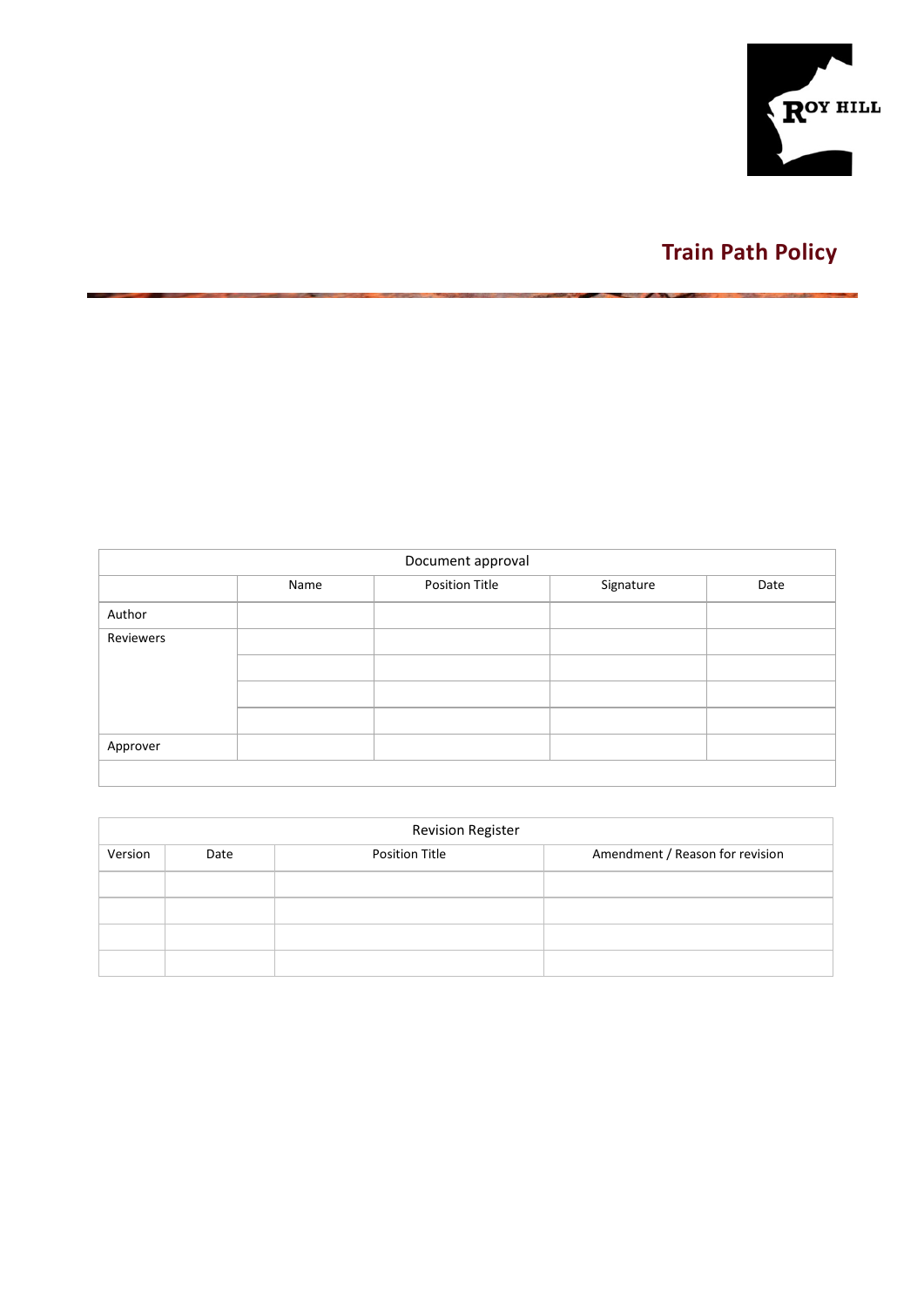### **Contents**

| 1. |     |                                                                        |   |
|----|-----|------------------------------------------------------------------------|---|
|    | 1.1 |                                                                        |   |
|    | 1.2 | Purpose of Train Path Policy                                           | 3 |
|    | 1.3 | Relationship between Train Path Policy and Train Management Guidelines | 3 |
|    | 1.4 | Application                                                            | 4 |
|    |     |                                                                        |   |
|    | 2.1 |                                                                        |   |
|    | 2.2 |                                                                        |   |
| 3  |     |                                                                        |   |
|    | 3.1 |                                                                        |   |
|    | 3.2 |                                                                        |   |
|    | 3.3 | Permanent Variation to Train Paths Requested by Operator               | 7 |
|    |     | 3.4                                                                    |   |
|    | 3.5 |                                                                        |   |
|    | 3.6 | Removal of Service Entitlement due to Transfer of Contract Between     |   |
|    | 3.7 |                                                                        |   |
|    | 3.8 |                                                                        |   |
| 4  |     |                                                                        |   |
|    | 4.1 |                                                                        |   |
|    | 4.2 |                                                                        |   |
|    | 4.3 |                                                                        |   |
|    | 4.4 |                                                                        |   |
|    | 4.5 |                                                                        |   |
| 5  |     |                                                                        |   |
|    | 5.1 |                                                                        |   |
|    | 5.2 |                                                                        |   |
|    |     |                                                                        |   |

| Rev | <b>Document Number</b> | Author | Approver / BFO | <b>Issue Date</b> | <b>Approved Date</b> | Page         |
|-----|------------------------|--------|----------------|-------------------|----------------------|--------------|
|     |                        |        |                |                   |                      | Page 2 of 20 |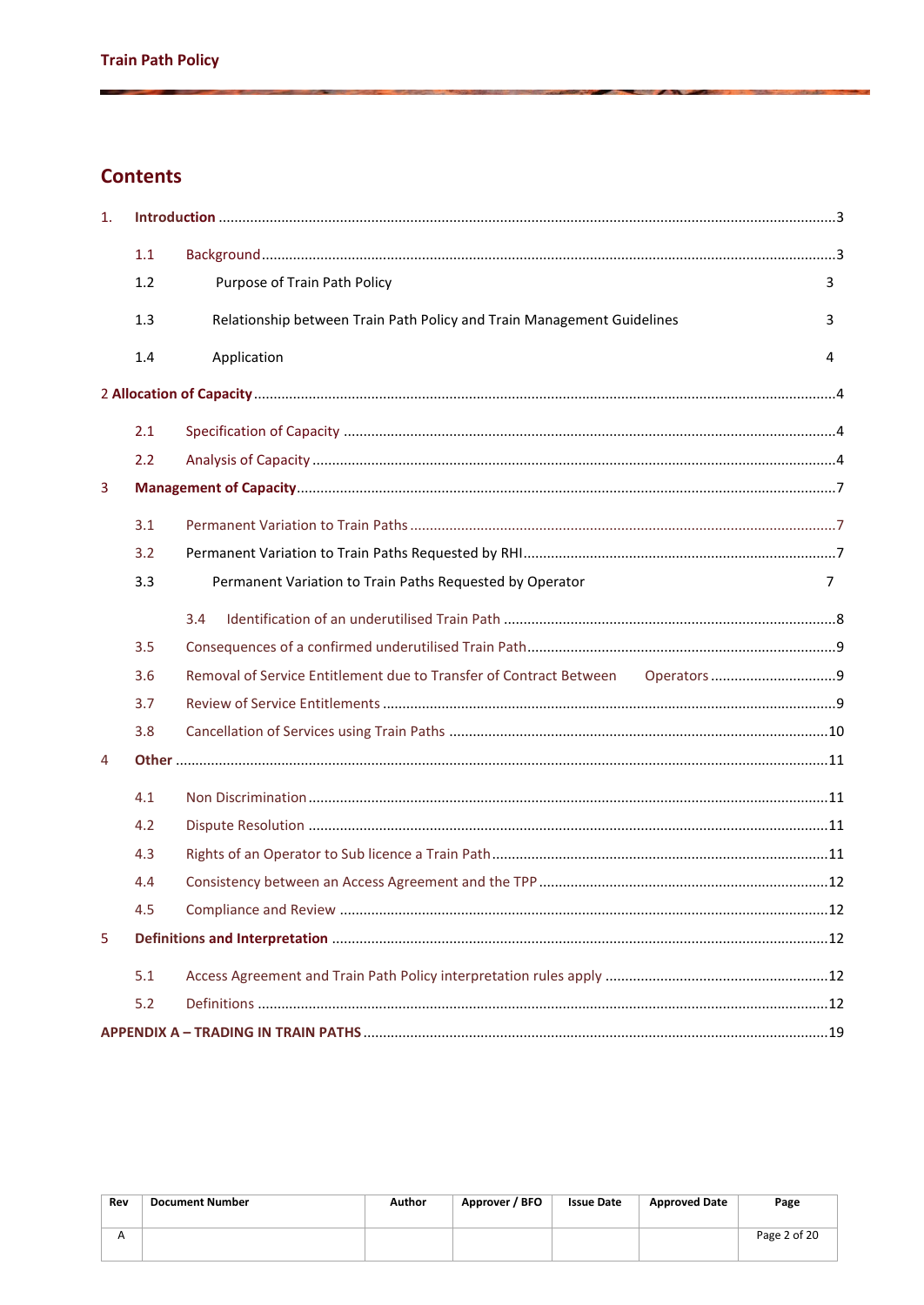# **1. Introduction**

### **1.1 Background**

- (a) Roy Hill Infrastructure Pty Ltd (**RHI**) owns and operates the RHI Railway from Roy Hill Mine to Port Hedland in the Pilbara region in Western Australia. RHI proposes to enter into agreements with various third parties (**Operators**) under which RHI will agree to provide Service Entitlements for Operators over the RHI Railway.
- (b) The RHI Railway is subject to the *Railways (Access) Code 2000* (**Code**). The Code requires the railway owner to prepare and submit a statement of policy to the Regulator for approval in relation to:
	- (i) the allocation of Train Paths; and
	- (ii) the provision of access to Train Paths that have ceased to be used.

The statement of policy is referred to as the Train Path Policy (**TPP**).

### **1.2 Purpose of Train Path Policy**

The objective of the TPP is to provide a framework to apply to the allocation and management of network Capacity to:

- (a) ensure that RHI's contractual obligations to any person using RHI's Railway are fulfilled;
- (b) maximize the efficient utilisation of RHI's Railway;
- (c) ensure that capacity on the RHI Railway is allocated and managed in a way which does not unfairly discriminate between the proposed Rail Operations of the Operator and the Rail Operations of RHI, or an associate of RHI; and
- (d) provide for the safe and reliable use of RHI's Railway.

### **1.3 Relationship between TPP and Train Management Guidelines (TMG)**

The TPP and the TMG are closely related. There are three key aspects to the allocation and management of Capacity:

- (a) the initial assessment and allocation of Capacity, resulting in the specification of a Service Entitlement for each Operator, which will be governed by the Operator's Access Agreement. The principles governing this assessment and allocation are contained in the TPP. This includes any permanent changes to the Service Entitlements that are subsequently made.
- (b) the short term scheduling of Train Paths to fulfil each Operator's Service Entitlement. This is addressed in the TMG.
- (c) the daily operation of Services in real time, which is also addressed in the TMG.

| Rev | <b>Document Number</b> | Author | Approver / BFO | <b>Issue Date</b> | <b>Approved Date</b> | Page         |
|-----|------------------------|--------|----------------|-------------------|----------------------|--------------|
|     |                        |        |                |                   |                      | Page 3 of 20 |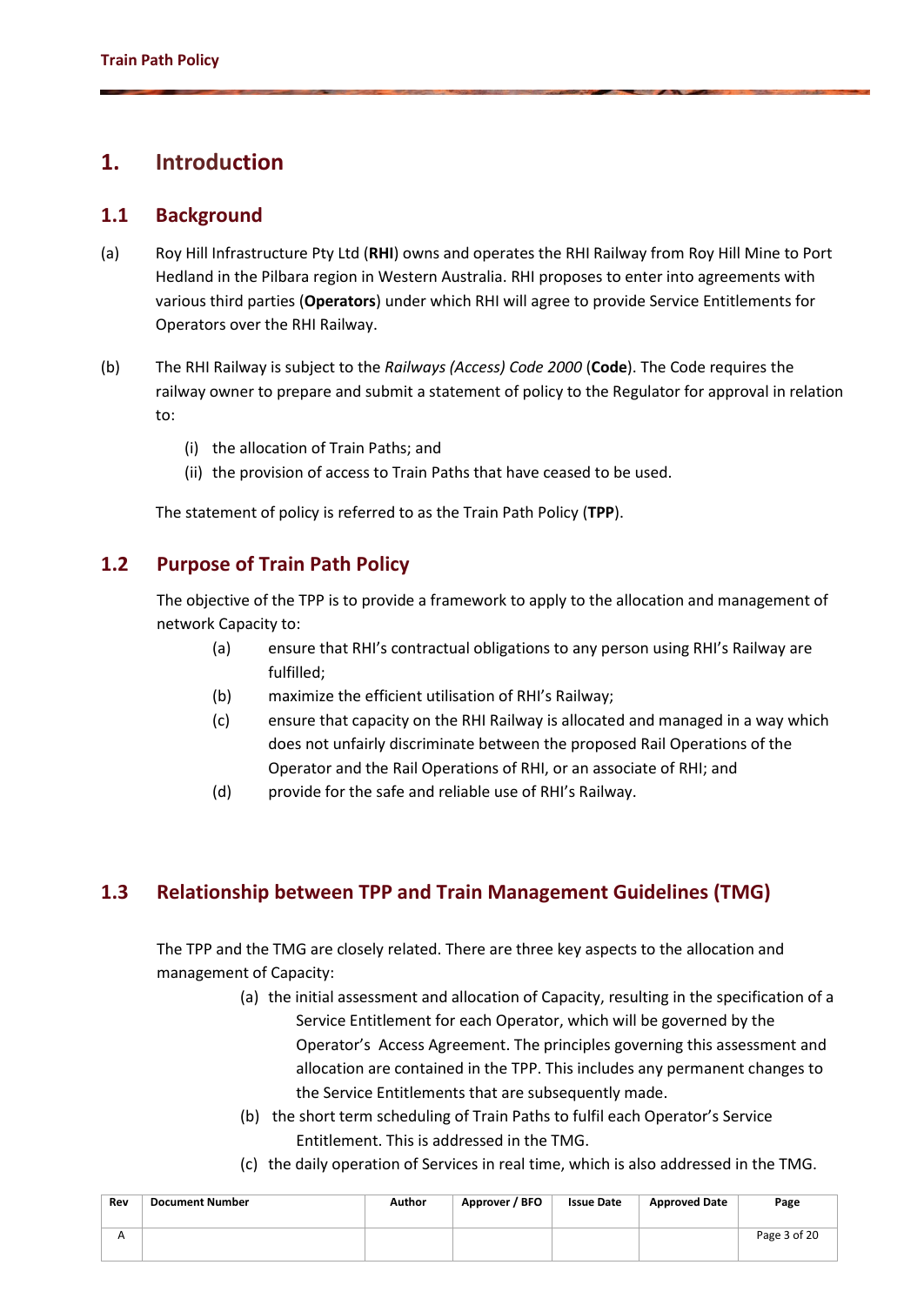The main functions of the TPP will therefore be to provide a framework governing:

- (d) the initial assessment and allocation of Capacity;
- (e) the management of Capacity, including:
	- (i) permanent variations to Service Entitlements;
	- (ii) resumptions of Service Entitlements; and
	- (iii) review of Service Entitlements.

### **1.4 Application**

This TPP will apply to all Operators with whom RHI has an Access Agreement under the Code (including any third party engaged by the Operator as its agent or contractor to perform obligations under the Access Agreement).

# **2 Allocation of Capacity**

### **2.1 Specification of Capacity**

Each Operator's Access Rights will be specified in terms of a Service Entitlement. This includes:

- (a) for Timetabled Traffic, the Train Paths that are allocated to that traffic; and
- (b) for Cyclic Traffic, the number of Train Paths that will be allocated to that Operator within a particular period of time in accordance with the Operator's Service Entitlement.

Each Operator's Service Entitlement will be documented in the Master Train Plan (refer to clause 2.1 of the TMG).

### **2.2 Analysis of Capacity**

#### **(a) Master Train Plan**

RHI will maintain a Master Train Plan for those routes under its control that are subject to the Code.

#### **(b) Access Proposals**

In lodging an Access Proposal, Proponents are encouraged to review the Code including sections 7, 8 and 9. It is possible to seek Access Rights by negotiation with RHI outside the provisions of the Code.

#### **(c) Capacity Analysis**

When RHI receives an Access Proposal from a Proponent, RHI will undertake a Capacity Analysis. The purpose of this Capacity Analysis is to determine whether there is sufficient Available Capacity to meet the requirements of the Proponent, and if not, the extent to which Capacity enhancements are likely to be required.

| Rev | <b>Document Number</b> | Author | Approver / BFO | <b>Issue Date</b> | <b>Approved Date</b> | Page         |
|-----|------------------------|--------|----------------|-------------------|----------------------|--------------|
|     |                        |        |                |                   |                      | Page 4 of 20 |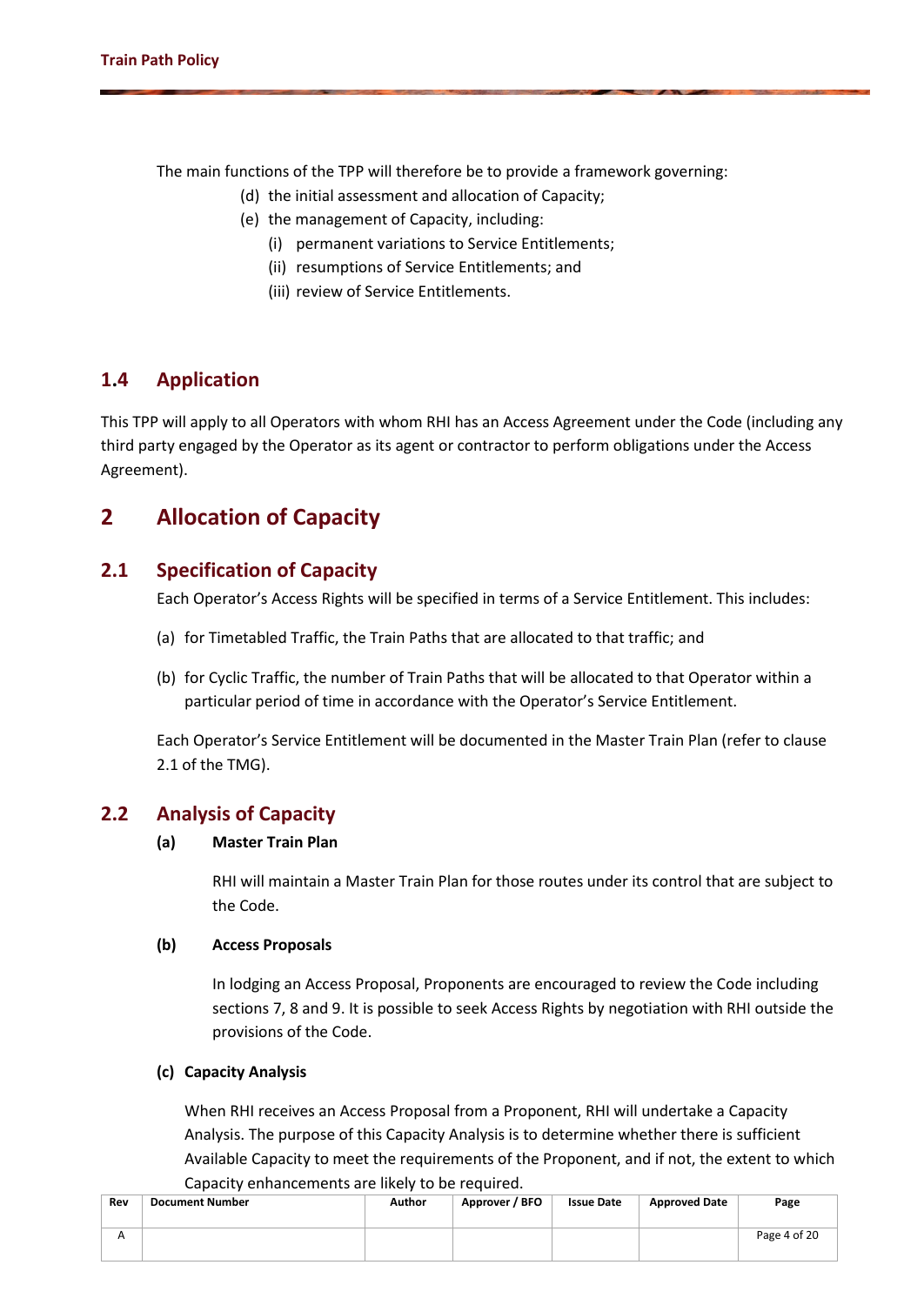In carrying out its Capacity Analysis, RHI will take account of the following considerations:

- (i) the need to undertake, where appropriate modelling of the effect that extra trains would have on the operation of RHI's Railway;
- (ii) the need for the Capacity Analysis process to be transparent to the Proponent and for RHI to maintain dialogue with the Proponent during this process, including in relation to any information provided by the Proponent to assist this process pursuant to section 15 of the Code; and
- (iii) in determining whether any RHI Railway expansions or Capacity enhancements are necessary, or the extent of any necessary RHI Railway expansions or Capacity enhancements, RHI must be satisfied that any extra Train Paths proposed by the Proponent (whether in the form of Cyclic Traffic or Timetabled Traffic) will not affect the utilisation or proposed utilisation (including any operational reserve required to ensure that the utilisation or proposed utilisation is achieved)of the Capacity of the RHI Railway by RHI and its related entities, or by other users of the RHI Railway and that portion of Committed Capacity already taken up by Operators, on the RHI Railway.

Where RHI considers that there are major impediments to providing sufficient Capacity to meet the request, and that Capacity enhancements might be necessary that would have a significant bearing on the costs faced by the Proponent, then the Capacity Analysis may need to be done in more detail which may require more time for RHI to be able to respond to the request, provided the total time does not exceed the relevant timeframe prescribed under the appropriate section of the Code.

Pursuant to section 7 of the Code, RHI will on request provide the Proponent with the information required under the section.

The process for allocation of Train Paths as part of the negotiation process for Access will be:

- (iv) the Operator will request the Train Path;
- (v) RHI will refer to the Master Train Plan to:
	- (A) determine if the Train Paths are available;
	- (B) if possible, seek changes to or the deletion of Train Paths allocated to other Operators to create the requested Train Paths;
	- (C) advise the Operator the Train Paths as requested are not available and suggest alternatives that may be available; and

(vi) at all times maintain dialogue with the Operator to ensure all alternatives are explored.

The finalisation of the Capacity Analysis will enable the finalisation of the resultant Service Entitlement, initial timetable (if relevant), Charges and associated funding arrangements.

| Rev | ,<br>capacity ruiocation<br><b>Document Number</b> | Author | Approver / BFO | <b>Issue Date</b> | <b>Approved Date</b> | Page         |
|-----|----------------------------------------------------|--------|----------------|-------------------|----------------------|--------------|
| Λ   |                                                    |        |                |                   |                      | Page 5 of 20 |

#### **(d) Capacity Allocation**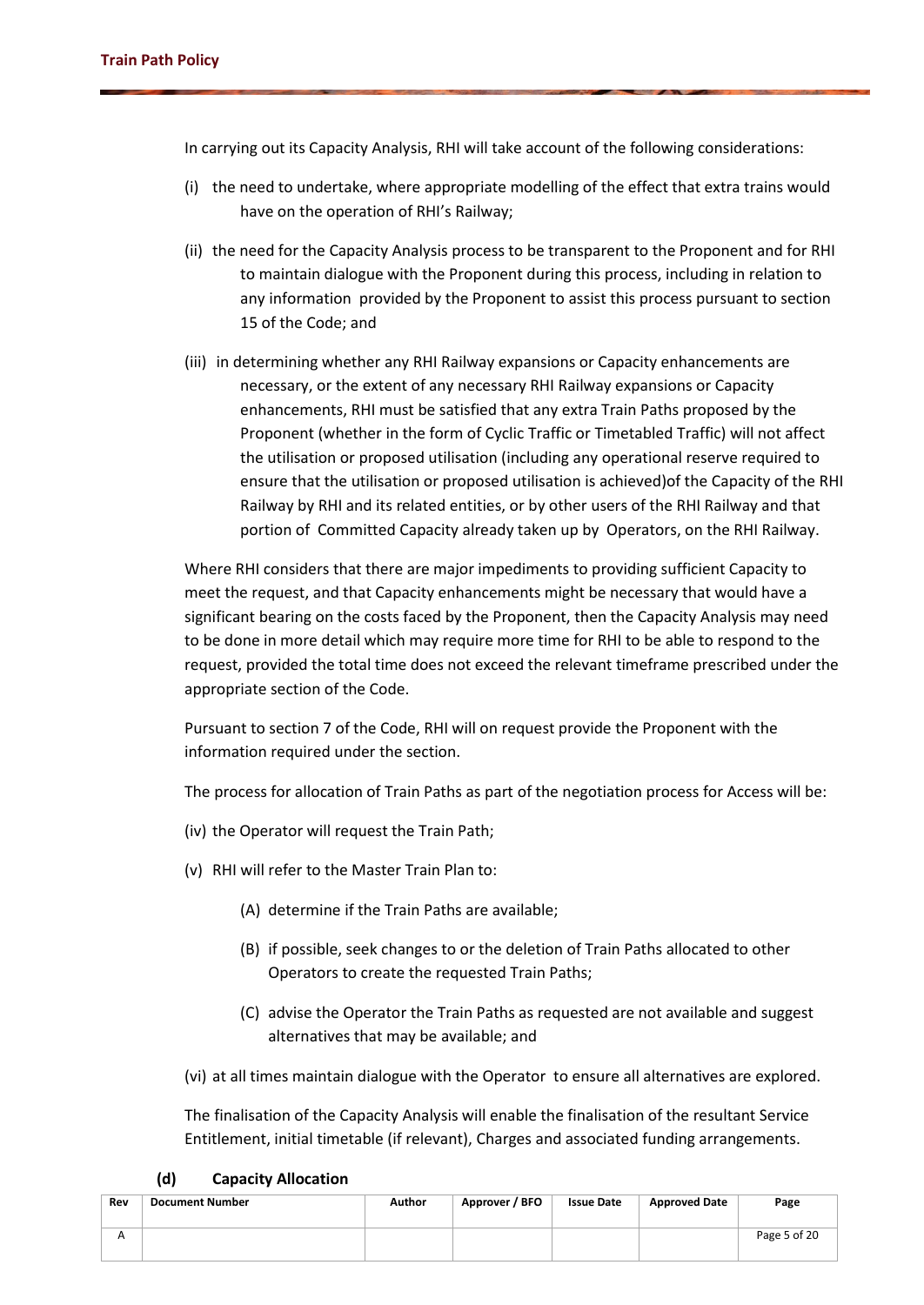Where a request for a Train Path or Train Paths or a request for an additional Train Path may preclude other entities from gaining access to that infrastructure the Train Path(s) will not be granted without the approval of the ERA in accordance with section 10 of the Code. If the ERA grants approval then RHI will commence negotiations.

RHI will apply the following guidelines for requests for new Train Paths either prior to or after commencement of an Access Agreement.

Otherwise (and subject to section 10 of the Code) Train Paths will be allocated on a first come first served basis.

If two Operators request the same available Train Path and it is not possible to satisfy both requests by using alternative but similar Train Paths, the available Train Path will be provided to the Operator who first requested the Train Path and can establish that it has a requirement for the Train Path.

Whether a requirement exists will be determined on the basis of the criteria set out below.

RHI will negotiate to provide new Train Paths where the Operator meets the following criteria:

- (i) the Operator can demonstrate an intention to enter into arrangements for the operation of Train Services, to the satisfaction of RHI; or
- (ii) the Operator provides details of anticipated increased demand because of:
	- (A) an upgrade or expansion of production capacity with confirmation that it will progress (eg funding approved, public announcement etc); or
	- (B) market growth based on trend data; or
- (iii) the Operator can demonstrate a committed new project with agreed funding.

For the purposes of such negotiations, RHI will effectively reserve an unused Train Path to the Operator for a minimum of 2 months. RHI reserves the right to terminate negotiations with that Operator after that period of time.

RHI recognises its obligations under the Code to ensure that it does not unfairly discriminate between one Proponent and another when making a decision, in accordance with the requirements of section 16 of the Code.

In the event that a Proponent believes that RHI has not complied with the TPP or the provisions of the Code in relation to the allocation of Access Rights, they may have recourse to a dispute resolution mechanism under the Access Agreement. If no Access Agreement is yet in place, a Proponent may seek to have the matter arbitrated as a dispute in accordance with section 26(1) of the Code.

| Rev | <b>Document Number</b> | Author | Approver / BFO | <b>Issue Date</b> | <b>Approved Date</b> | Page         |
|-----|------------------------|--------|----------------|-------------------|----------------------|--------------|
|     |                        |        |                |                   |                      | Page 6 of 20 |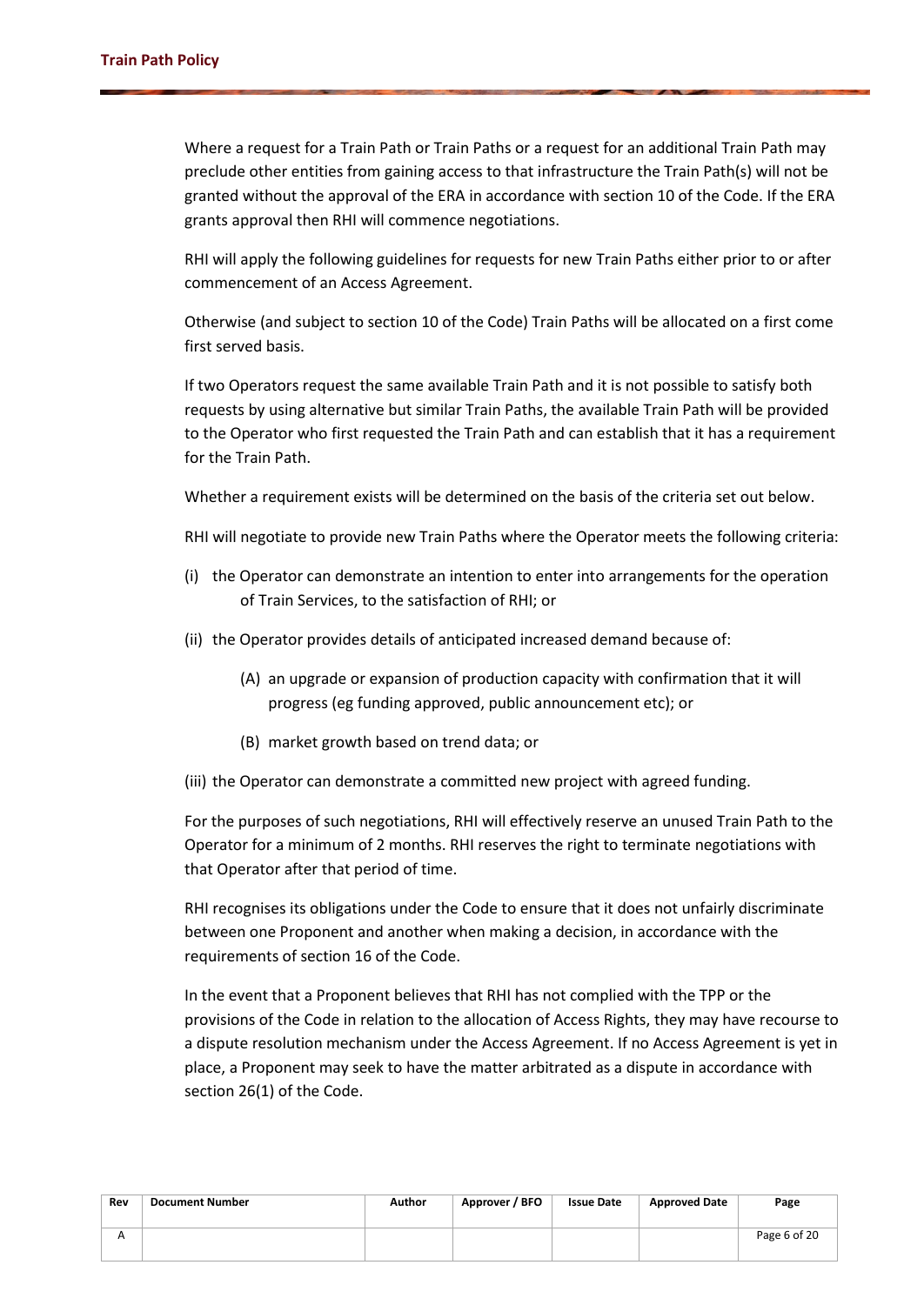# **3 Management of Capacity**

# **3.1 Permanent Variation to Train Paths**

- (a) The following process applies where consideration is being given to the permanent variation of an existing Service Entitlement of an Operator that does not change the overall number of Train Paths allocated to that Operator under its Service Entitlement. Short term or temporary variations to Train Paths are managed in accordance with the TMG.
- (b) Requests for additional access rights will be evaluated in accordance with section 3.3. Changes that would result in a reduction in an Operator's Service Entitlements will be evaluated in accordance with section 3.2.

# **3.2 Permanent Variation to Train Path requested by RHI**

- (a) A Service Entitlement may be varied for the remaining term of an Access Agreement (or for such other duration as may be agreed) if:
	- (i) RHI sends a notice to the Operator stating:
		- (A) that RHI wishes to vary the use by the Operator of the scheduled Train Path;
		- (B) the length of time such variations will be in force;
		- (C) the reason or reasons for RHI's proposal; and
	- (ii) the Operator consents to RHI's proposed variation, such consent only to be withheld upon reasonable grounds ( save that the Operator cannot withhold in the case of variations required by reason of RHI's obligations in relation to the safety of RHI's Railway).
- (b) Reasonable grounds in this context includes:
	- (i) the Train Path proposed not being available because it is already allocated to another Operator in accordance with the TPP; and
	- (ii) because it cannot be operated safely or effectively.
- (c) RHI must give not less than thirty days' notice of a variation request. The Operator must provide its response to this notice within 28 days of such notice being received by it. If the Operator's response is to refuse consent, it must within such time also provide full reasons in writing to RHI.

# **3.3 Permanent Variation to Train Path requested by Operator**

- (a) An Operator seeking a variation to an existing Train Path must do so in accordance with the provisions of the Access Agreement and the information supplied by the Operator should specify:
	- (i) the route for which the Train Path is requested;

| Rev | <b>Document Number</b> | Author | Approver / BFO | <b>Issue Date</b> | <b>Approved Date</b> | Page         |
|-----|------------------------|--------|----------------|-------------------|----------------------|--------------|
|     |                        |        |                |                   |                      | Page 7 of 20 |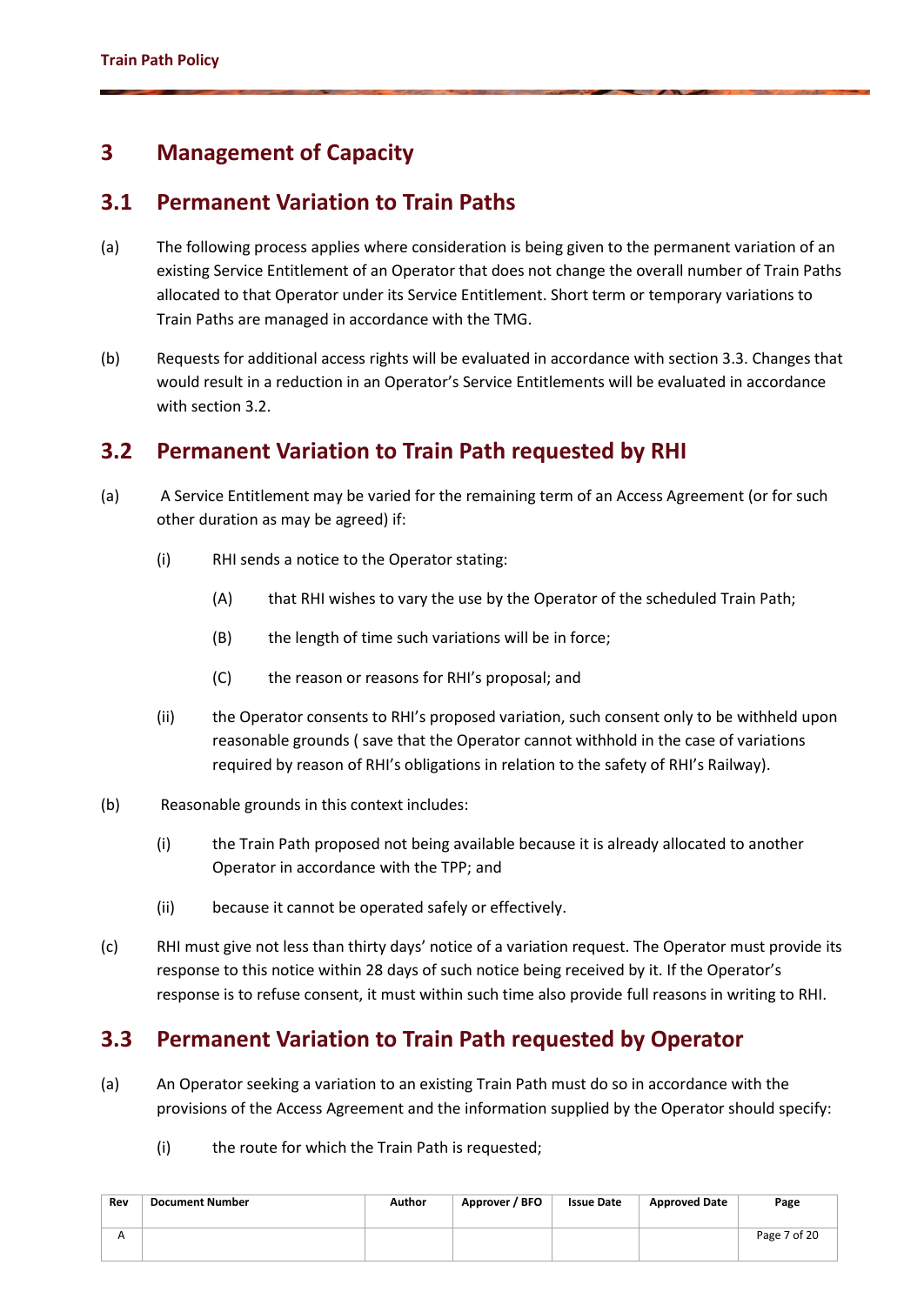- (ii) the times when the Train Path is required; and
- (iii) the nature of the Service which will use the Train Path.
- (b) If RHI is unable to comply with a request from an Operator to vary a Train Path RHI will, at the request of the Operator, provide written reasons as to why it is not available.
- (c) RHI will, in seeking to accommodate a request for a varied or additional Train Path from an Operator, undertake to negotiate with other Operators seeking their agreement to amend their Train Paths which will allow RHI to accommodate the request for an additional Train Path. However as a general principle, once an Operator is given a Train Path and the Operator is subsequently meeting its obligations and requirements under the Code and the Access Agreement, that Train Path would not be permanently varied without the consent of both parties.

### **3.4 Identification of an underutilised Train Path**

- (a) Access Agreements will include clauses which provide for the implementation of sections 3.[4\(b\)](#page-7-0) to 3.[4\(c\)](#page-7-1) of this Train Path Policy.
- <span id="page-7-0"></span>(b) In general, Access Agreements will entitle Operators to use a Train Path on a regular and recurring basis. If an Operator has failed to utilise such a Train Path as prescribed in an Access Agreement that Train Path may be classified as underutilised.
- <span id="page-7-1"></span>(c) The process for identifying and confirming whether a Train Path is underutilised is as follows:
	- (i) RHI will monitor the Train Path over a three month period (**Monitoring Period**);
	- (ii) If the Train Path is not utilised as prescribed in the Access Agreement at any time during the Monitoring Period (provided that the failure to utilise the Train Path is not as a consequence of a Force Majeure event or RHI not making the Train Path available) RHI may issue the Operator with a written notice that this Train Path has been identified as underutilised;
	- (iii) If the Operator fails to utilise the Train Path as prescribed in the Access Agreement more than 6 times in aggregate in a six month period from the date of the notice (**Utilisation Period**), RHI will issue the Operator with a written notice confirming the Train Path as underutilised at the end of that period (provided that the failure to utilise the Train Path is not as a consequence of a Force Majeure event or RHI not making the Train Path available or temporary changes or variations to the Train Paths agreed to by RHI); and
	- (iv) If the failure by the Operator to utilise a Train Path during the Monitoring Period or the Utilisation Period, as the case may be, is the consequence of a Force Majeure event or of RHI not making the Train Path available, or temporary changes or variations to the Train Paths have been agreed by RHI then the Monitoring Period or the Utilisation Period, as the case may be, will be extended by such period as is required for RHI to make available to the Operator the number of Train Paths that were not utilised for those reasons.

| Rev | <b>Document Number</b> | Author | Approver / BFO | <b>Issue Date</b> | <b>Approved Date</b> | Page         |
|-----|------------------------|--------|----------------|-------------------|----------------------|--------------|
|     |                        |        |                |                   |                      | Page 8 of 20 |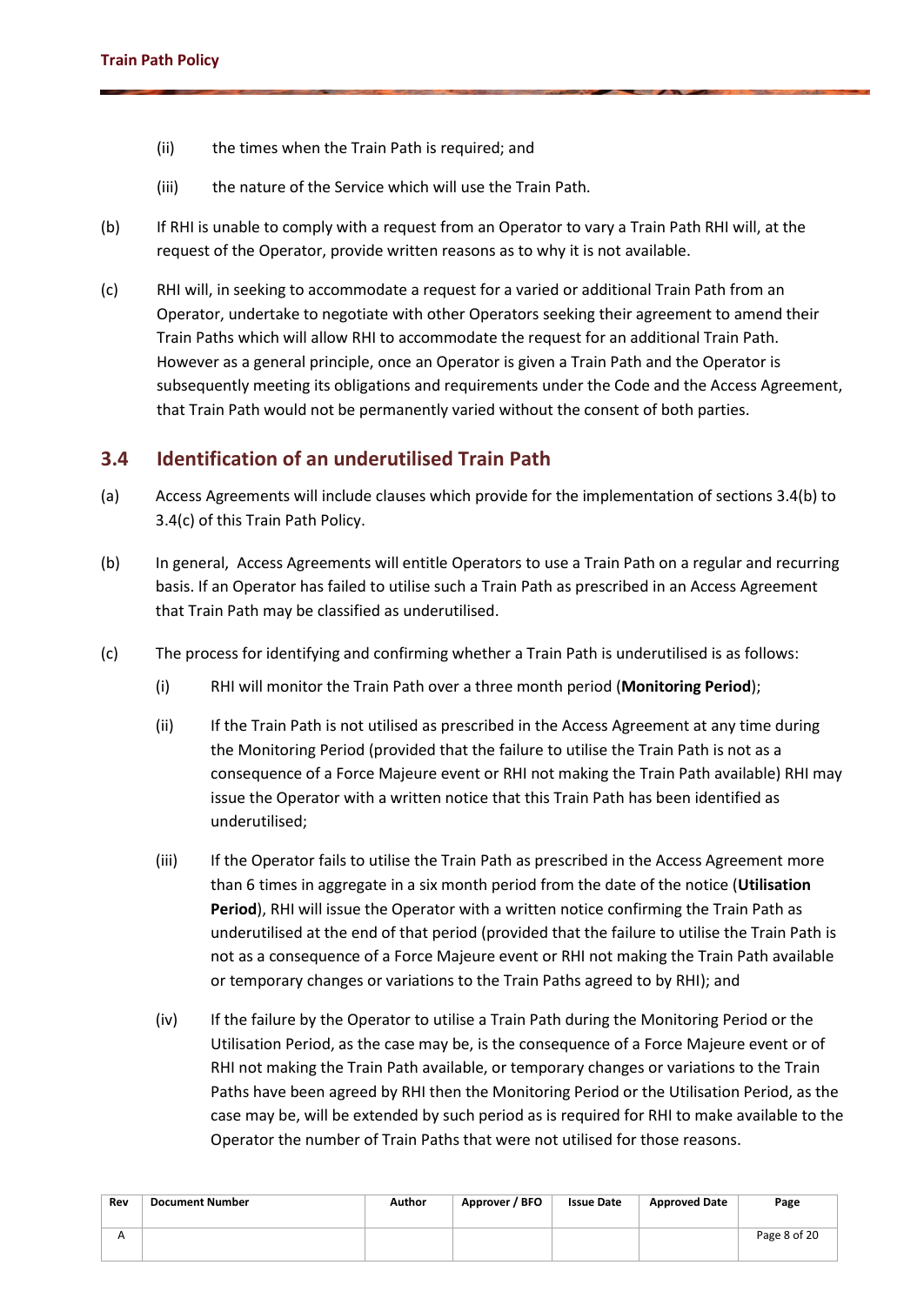### **3.5 Consequences of a confirmed underutilised Train Path**

- (a) Once a Train Path has been confirmed as being underutilised and the relevant Operator is notified as such RHI may withdraw the contractual entitlement of the Operator to utilise that Train Path.
- (b) Prior to RHI withdrawing the contractual entitlement of the Operator to utilise the Train Path RHI will consult with the Operator and provide the Operator with an opportunity to:
	- (i) provide any relevant evidence to RHI in relation to the underutilisation; or
	- (ii) demonstrate to RHI's reasonable satisfaction a bona fide future requirement for that Train Path.

# **3.6 Removal of Service Entitlement due to Transfer of Contract Between Operators**

- (a) If certain Service Entitlements are currently allocated under an Access Agreement to an Operator and that Operator loses part or all of its haulage contracts for which the Service Entitlements are allocated, RHI will negotiate with the Operator to reach agreement on the Service Entitlements to be withdrawn from the Operator.
- (b) In the case of such an agreement not being reached, RHI will commence the process under Part 5 for the withdrawal of the Service Entitlement due to under-utilisation. Where the process involving the withdrawal of a Service Entitlement is initiated by RHI, an Operator who has lost part of its tonnage still has the opportunity to retain its Service Entitlements if it can satisfy RHI of a sustained requirement for that Capacity in accordance with Part 5.

### **3.7 Review of Service Entitlements**

- (a) RHI may, at its discretion, by written notice given to the Operator cause all or part of its Service Entitlements to be reviewed in a bona fide manner by the parties. This will be done by comparing identified Scheduled Train Paths with actual performance during the preceding three months of the Trains actually using or purporting to operate the reviewable Service Entitlement. In the case of Cyclic Traffic, RHI and the Operator will agree the basis on which performance will be reviewed if a basis for such an assessment is not set out in the Access Agreement.
- (b) If such a review of the three month history shows the actual use to be different (in a material respect) to the proposed or anticipated use of the Train Path, the parties will negotiate to amend the Service Entitlement so that it reflects , as closely as reasonably practicable, the three month history. In this context "differs in a material respect" means, for a Train Path, if a Train owned by the Operator fails regularly to:
	- (i) be ready for entry onto RHI's Railway when expected; or
	- (ii) when entering onto RHI's Railway, fails to complete its journey when expected.

| Rev | <b>Document Number</b> | Author | Approver / BFO | <b>Issue Date</b> | <b>Approved Date</b> | Page         |
|-----|------------------------|--------|----------------|-------------------|----------------------|--------------|
|     |                        |        |                |                   |                      | Page 9 of 20 |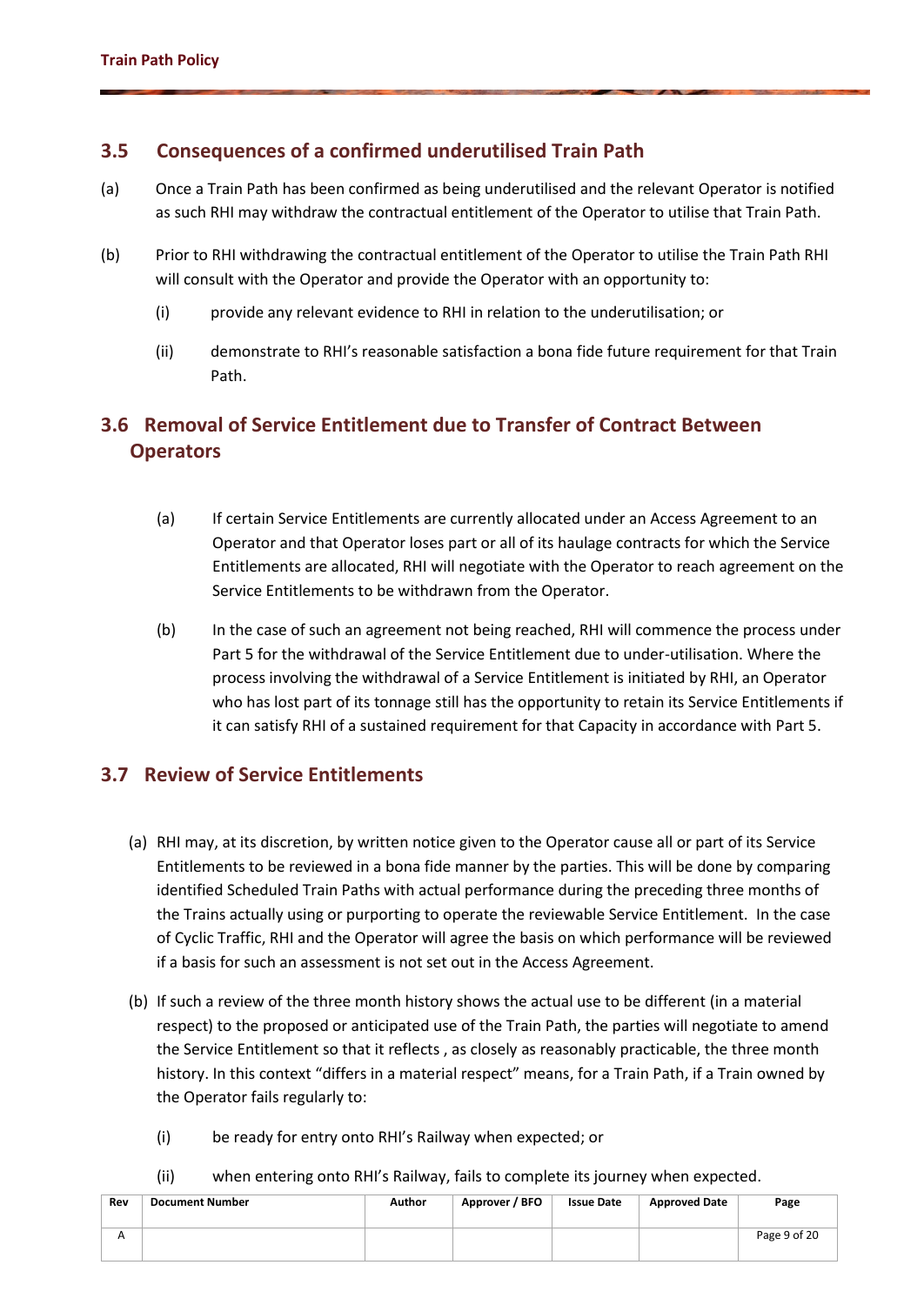- (c) The effect of any Force Majeure event, the failure of RHI to make the RHI Railway available, or mechanical failure of the Operator's equipment will not be included in any test of performance. Where RHI and the Operator have agreed key performance indicators under the Access Agreement, they will be taken into account in any review.
- (d) Nothing compels RHI to revise the Service Entitlement of an Operator if:
	- (i) it would compromise the Service Entitlements of any other Operator in accordance with their Access Agreement; or
	- (ii) to do so would materially adversely impact on RHI's ability or opportunity to efficiently and safely manage the RHI Railway.
- (e) Nothing compels an Operator to accept a proposal to revise its Service Entitlement if the contractual obligations owed by that Operator to any person (including RHI) would prevent it from doing so, unless the regular failure of the Operator's Service compromises the Service Entitlement of another Operator in accordance with its Access Agreement.
- (f) If another Operator's Service Entitlement is being affected:
	- (i) RHI will use its reasonable endeavours to renegotiate the affected Service Entitlement of the other affected Operator however that Operator is under no obligation to agree to such variation, recognising that as a general principle once an Operator is allocated a Service Entitlement and the Operator is subsequently meeting its obligations and requirements under the Code and its Access Agreement, that Service Entitlement would not be permanently varied without the consent of both parties; and
	- (ii) If the affected Service Entitlement cannot be reviewed in accordance with this Part 3.7, the Operator of the non-performing Service Entitlements will use its best endeavours to renegotiate its contractual obligations that would otherwise prevent it from accepting RHI's proposed revisions.

### **3.8 Cancellation of Services using Train Paths**

- (a) RHI will adopt the following policy in granting an Operator the right to cancel Train Paths without penalty and the specific provisions of the policy agreed between RHI and the Operator will be contained in the relevant Access Agreement.
- (b) An Operator may cancel an individual Train Path under any of the following circumstances (but only if the occurrence of these circumstances is beyond the reasonable control of the Operator):
	- (i) there are mechanical difficulties with the Rolling Stock used or operated by the Operator;
	- (ii) there is a failure of any part of the Operator's equipment used or to be used in connection with a Service;

| Rev | <b>Document Number</b> | Author | Approver / BFO | <b>Issue Date</b> | <b>Approved Date</b> | Page          |
|-----|------------------------|--------|----------------|-------------------|----------------------|---------------|
|     |                        |        |                |                   |                      | Page 10 of 20 |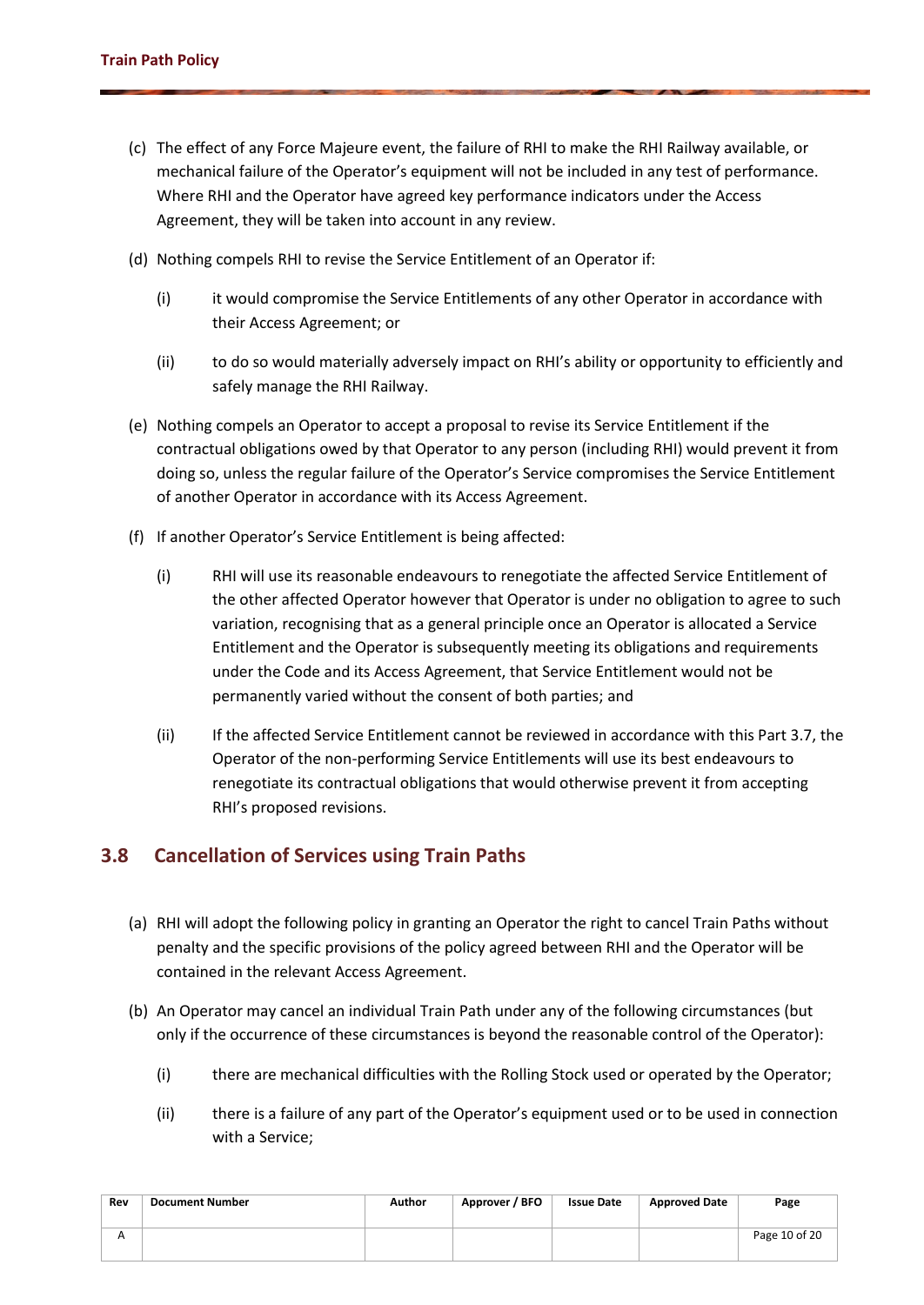- (iii) repair, maintenance or upgrading of RHI's Railway is being carried out or there is some other event which materially affects the Operator's use of all or any part of RHI's Railway (including derailment, collision, or late running trains); or
- (iv) the Operator is unable to load Trains because of a lack of product at terminals or is unable to unload product at terminals or ports because of insufficient storage space or because of mechanical difficulties with the loading or unloading equipment at terminals or ports.
- (c) The Operator must give RHI as much notice of cancellation as is possible in the relevant circumstances.

### **4 Other**

#### **4.1 Non Discrimination**

RHI will not discriminate between Operators in the application of this TPP and the application of RHI's Railway rules.

### **4.2 Dispute Resolution**

Any dispute arising in relation to any aspect of these guidelines will be managed in accordance with the Access Agreement. Part 3 of the Code provides for arbitration of Access disputes in certain circumstances in relation to the provisions to be contained in a proposed Access Agreement. The circumstances are set out in section 25(2) of the Code.

Once an Access Agreement has been entered into disputes will be resolved by a three-stage process as follows:

- (a) first, by negotiation of the dispute between the parties with a seven day time limit and using reasonable endeavours;
- (b) secondly, by mediation between the equivalent Chief Executive Officers and after 14 days if no agreement is reached by expert mediation; and
- (c) thirdly, by arbitration in accordance with the *Commercial Arbitration Act 1985*.

If no Access Agreement is yet in place, a Proponent seeking access under the Code may seek to have the matter arbitrated as a dispute in accordance with section26 (1) of the Code.

### **4.3 Rights of an Operator to Sub licence a Train Path**

An Operator may sell the rights to use a Train Path to another Operator in accordance with the provisions set out in Annexure A.

| Rev          | <b>Document Number</b> | Author | Approver / BFO | <b>Issue Date</b> | <b>Approved Date</b> | Page          |
|--------------|------------------------|--------|----------------|-------------------|----------------------|---------------|
| $\mathbf{v}$ |                        |        |                |                   |                      | Page 11 of 20 |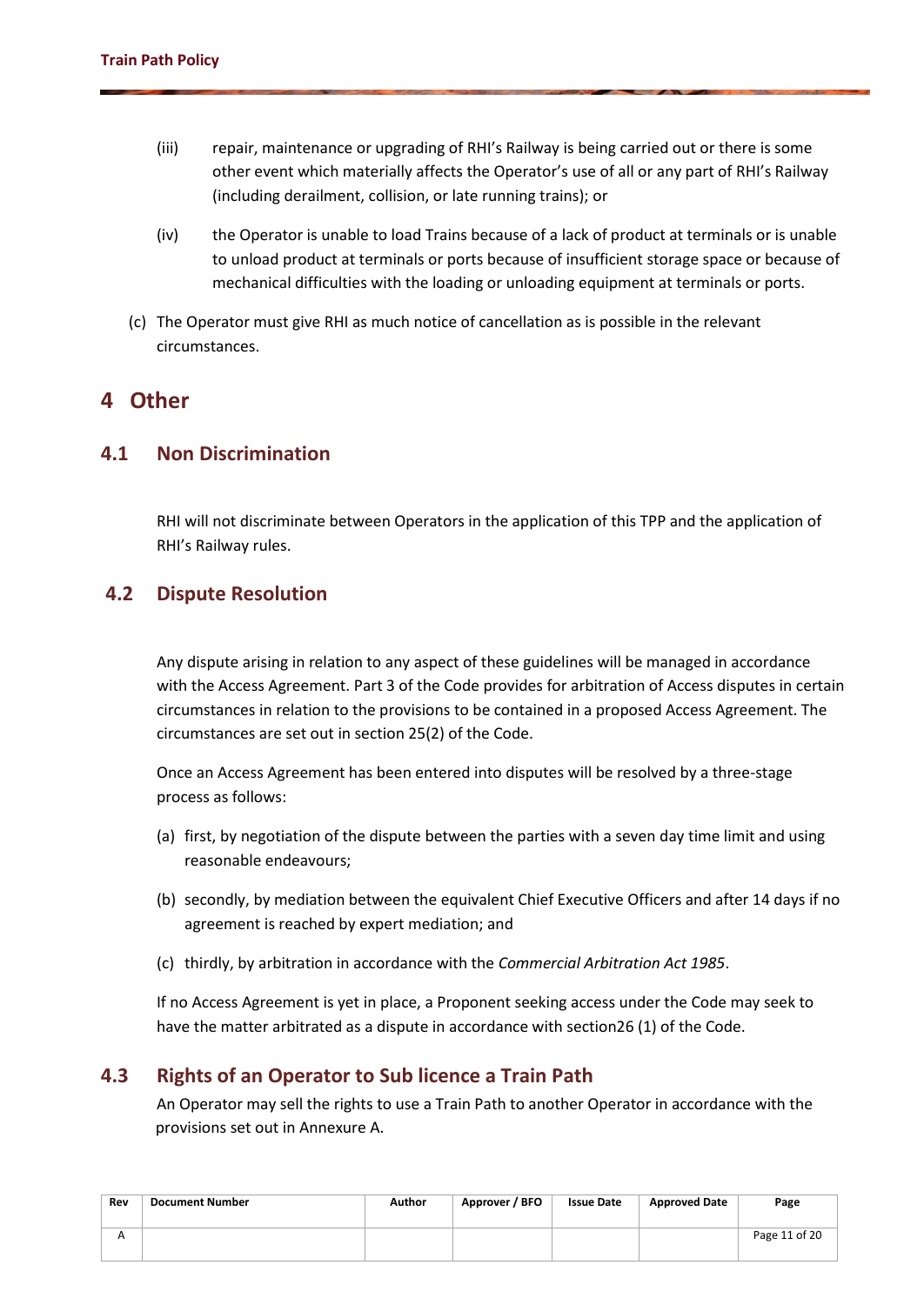An Operator may assign the rights to entitlements under an Access Agreement in accordance with the assignment provisions of an Access Agreement.

#### **4.4 Consistency between an Access Agreement and the TPP**

RHI will ensure where possible that those sections of an Access Agreement which relate to requirements set out in the TPP documents are referenced to the relevant clauses in these documents to ensure consistency is maintained between the Access Agreement and these documents.

#### **4.5 Compliance and Review**

The Train Path Policy may be amended or replaced by RHI with the approval of the ERA.

Stakeholders have the ability to express any concern to the ERA which may arise at any time and the ERA will investigate such claims.

The ERA has the power under the Code to amend the Train Path Policy at any time and Proponents and Operators can at any time request the ERA to consider amendments.

## **5 Definitions and Interpretation**

### **5.1 Access Agreement and Train Path Policy interpretation rules apply**

- (a) Unless this document expressly states otherwise definitions and rules of interpretation in an Access Agreement or other third party contract which refers to this Train Path Policy apply also to the interpretation of this document in respect of the Operator or other third party as the case may be.
- (b) Unless indicated otherwise references to sections are to sections of this Train Path Policy.

### **5.2 Definitions**

In this Train Path Policy unless the contrary intention is apparent:

| <b>72 Hour Plan</b>     | is the plan prepared by RHI pursuant to section $2.2(c)$ of the<br>TMG.                                                 |  |  |  |  |
|-------------------------|-------------------------------------------------------------------------------------------------------------------------|--|--|--|--|
| <b>Access</b>           | means:                                                                                                                  |  |  |  |  |
|                         | (a) the use of RHI's Railway;                                                                                           |  |  |  |  |
|                         | (b) where applicable, includes the exercise of other rights<br>of the kind described in section 3A(1) of the Act.       |  |  |  |  |
| <b>Access Agreement</b> | means an agreement in writing under the Code between RHI<br>and an entity for access to the RHI Railway by that entity. |  |  |  |  |
| <b>Access Proposal</b>  | means a proposal made in writing under the Code for Access.                                                             |  |  |  |  |

| Rev | <b>Document Number</b> | <b>Author</b> | Approver / BFO | <b>Issue Date</b> | <b>Approved Date</b> | Page          |
|-----|------------------------|---------------|----------------|-------------------|----------------------|---------------|
|     |                        |               |                |                   |                      | Page 12 of 20 |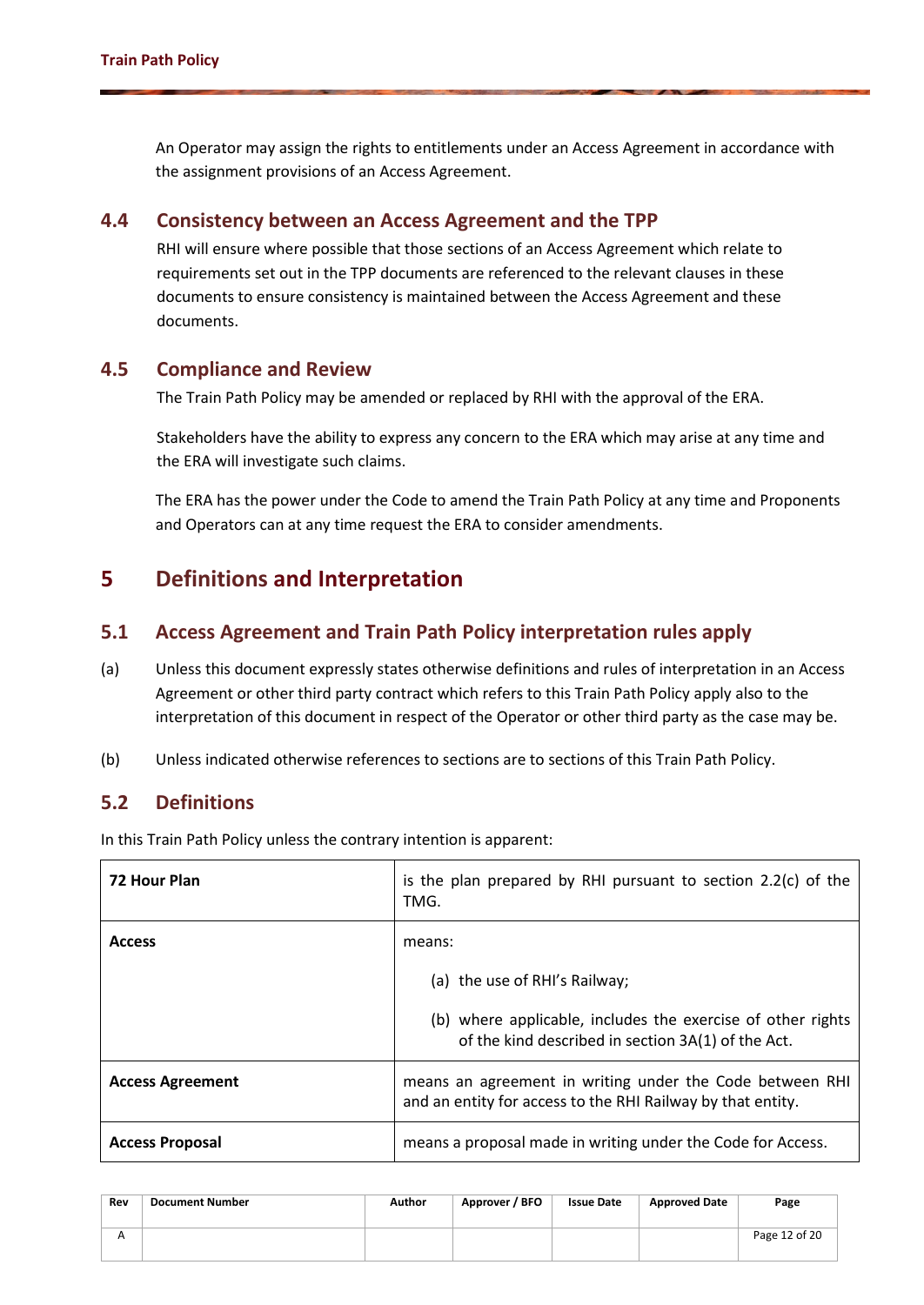|                | <b>Access Rights</b>      |        | means the entitlement of an Operator to Access in accordance<br>with a specified Service Entitlement.                                                                                                                                                                                                                                                                                                                                                                                               |                   |                      |               |  |  |  |
|----------------|---------------------------|--------|-----------------------------------------------------------------------------------------------------------------------------------------------------------------------------------------------------------------------------------------------------------------------------------------------------------------------------------------------------------------------------------------------------------------------------------------------------------------------------------------------------|-------------------|----------------------|---------------|--|--|--|
|                | <b>Available Capacity</b> |        | means Capacity that is not Committed Capacity.                                                                                                                                                                                                                                                                                                                                                                                                                                                      |                   |                      |               |  |  |  |
| Capacity       |                           |        | In relation to any Route Section of RHI's Railway, means the<br>number of Rail Operations that can be accommodated on the<br>that Route Section during a particular time after providing for<br>RHI's reasonable requirements for the exclusive utilisation of<br>the RHI Railway for the purposes of performing activities<br>associated with the repair or enhancement of the RH railway<br>pursuant to the requirements of section 4 of the Train<br>Management Guidelines and having regard to: |                   |                      |               |  |  |  |
|                |                           |        | (a) the characteristics of the Route Section;                                                                                                                                                                                                                                                                                                                                                                                                                                                       |                   |                      |               |  |  |  |
|                |                           |        | (b) the length of the Rolling Stock comprising a Train that<br>can be operated on the Route Section and the speed at<br>which it can be operated;                                                                                                                                                                                                                                                                                                                                                   |                   |                      |               |  |  |  |
|                |                           |        | (c) the requirements of the railway owner's safety<br>standards under the Rail Safety National Law (WA) Act<br>2015 or any written law; and                                                                                                                                                                                                                                                                                                                                                         |                   |                      |               |  |  |  |
|                |                           |        | Stock.                                                                                                                                                                                                                                                                                                                                                                                                                                                                                              |                   |                      |               |  |  |  |
|                | <b>Capacity Analysis</b>  |        | (d) the technical requirements for the relevant Rolling<br>means an assessment of the extent to which a specified Route<br>Section of RHI's Railway has Available Capacity and whether<br>that Available Capacity is sufficient for the proposed Access<br>Rights and if the Available Capacity is not sufficient for the<br>proposed Access Rights an assessment of RHI's Railway<br>expansion or other Capacity enhancements required to meet<br>those proposed Access Rights.                    |                   |                      |               |  |  |  |
| <b>Charges</b> |                           |        | means the price paid by an Operator for Access under an Access                                                                                                                                                                                                                                                                                                                                                                                                                                      |                   |                      |               |  |  |  |
|                | <b>Committed Capacity</b> |        | Agreement.<br>means that portion of the Capacity that is utilised or proposed<br>to be utilised (including any operational reserve required to<br>ensure that the utilisation or proposed utilisation is achieved):<br>(a) by RHI and its related entities, and by other users of the<br>RHI Railway who have an agreement with RHI outside of<br>the Code; and<br>(b) to meet the Service Entitlements of Operators.                                                                               |                   |                      |               |  |  |  |
|                | <b>Cyclic Traffic</b>     |        |                                                                                                                                                                                                                                                                                                                                                                                                                                                                                                     |                   |                      |               |  |  |  |
|                |                           |        | means traffic whose Service Entitlements are defined in terms<br>of a number of Services within a particular period of time, for<br>example a year, month or week, subject to a range of                                                                                                                                                                                                                                                                                                            |                   |                      |               |  |  |  |
| Rev            | <b>Document Number</b>    | Author | Approver / BFO                                                                                                                                                                                                                                                                                                                                                                                                                                                                                      | <b>Issue Date</b> | <b>Approved Date</b> | Page          |  |  |  |
| Α              |                           |        |                                                                                                                                                                                                                                                                                                                                                                                                                                                                                                     |                   |                      | Page 13 of 20 |  |  |  |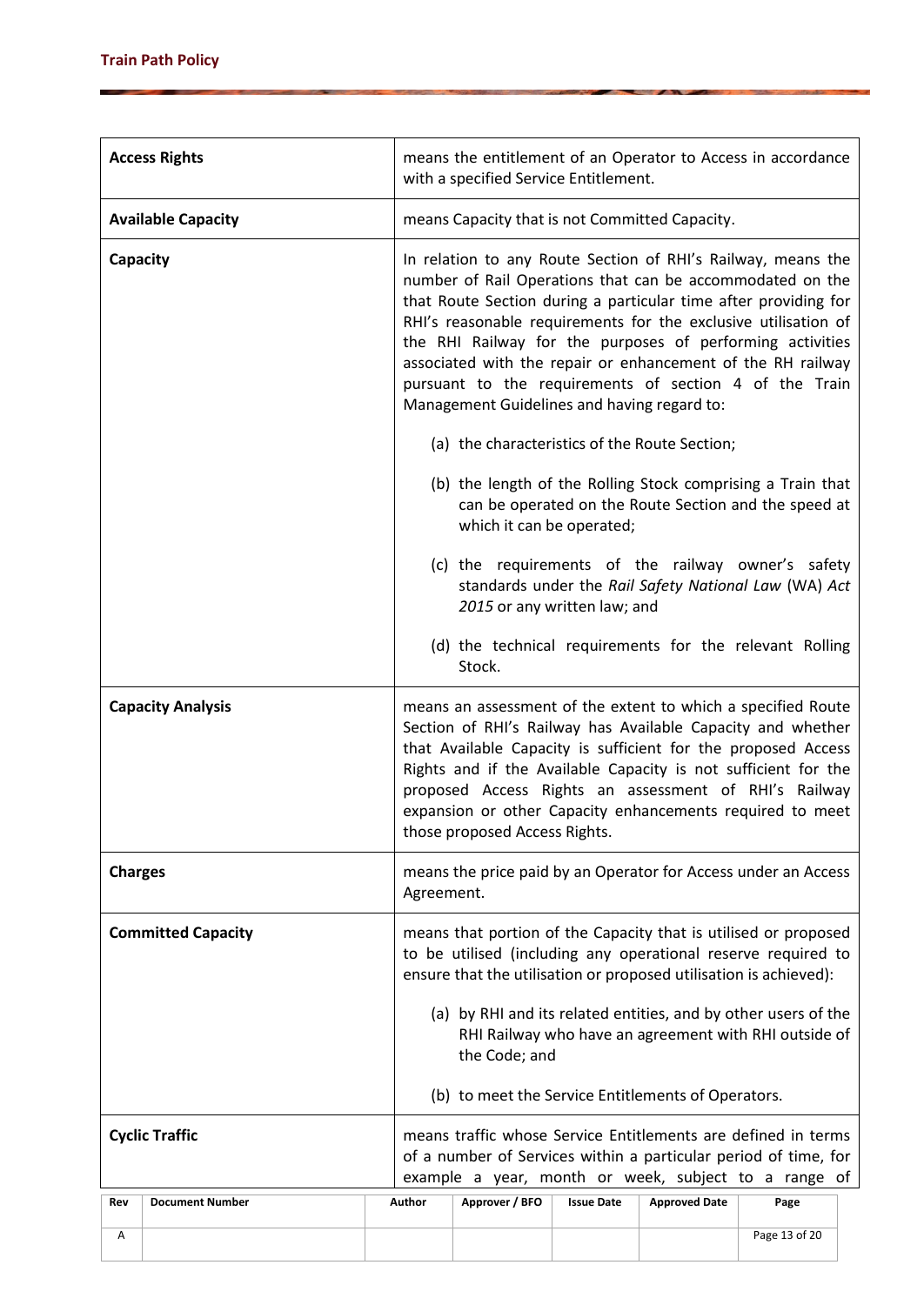|                                            | constraints which may include:                                                                                                                                                                                                                                                                                                                             |  |  |  |  |
|--------------------------------------------|------------------------------------------------------------------------------------------------------------------------------------------------------------------------------------------------------------------------------------------------------------------------------------------------------------------------------------------------------------|--|--|--|--|
|                                            | (a) specified days of operation and times at the origin<br>and/or destination;                                                                                                                                                                                                                                                                             |  |  |  |  |
|                                            | (b) specified arrival/departure times at intermediate<br>locations, with an allowable variation around these<br>specified times for the scheduling of the Train Service;                                                                                                                                                                                   |  |  |  |  |
|                                            | (c) maximum time period between Train Services;                                                                                                                                                                                                                                                                                                            |  |  |  |  |
|                                            | (d) minimum time period between Train Services;                                                                                                                                                                                                                                                                                                            |  |  |  |  |
|                                            | (e) average below rail transit time;                                                                                                                                                                                                                                                                                                                       |  |  |  |  |
|                                            | (f) the agreed threshold for on-time running of the Train<br>Services;                                                                                                                                                                                                                                                                                     |  |  |  |  |
|                                            | (g) regularity of timetable reviews and the applicable<br>review process; and                                                                                                                                                                                                                                                                              |  |  |  |  |
|                                            | (h) allowable modifications of timetable eg cancellation or<br>deferral of Services.                                                                                                                                                                                                                                                                       |  |  |  |  |
|                                            |                                                                                                                                                                                                                                                                                                                                                            |  |  |  |  |
| <b>Economic Regulation Authority (ERA)</b> | means the Economic Regulation Authority established by the<br>Economic Regulation Authority Act 2003 (WA).                                                                                                                                                                                                                                                 |  |  |  |  |
| <b>Force Majeure</b>                       | means an event or circumstance or combination of events or<br>circumstances not reasonably within the control of a Party and<br>which, by the exercise of due diligence and care consistent with<br>GRIP, the Party is not reasonably able to prevent or overcome<br>including<br>having<br>satisfied<br>(subject<br>to<br>the foregoing<br>requirements): |  |  |  |  |
|                                            | (a)<br>acts of God, epidemics, cyclones, tidal waves, landslides,<br>lightning, earthquakes, floods, washouts, storms, fire or<br>extreme weather conditions; or                                                                                                                                                                                           |  |  |  |  |
|                                            |                                                                                                                                                                                                                                                                                                                                                            |  |  |  |  |
|                                            | (b)<br>strikes, lockouts, work bans, boycotts, barricades,<br>picketing or industrial disturbances; or                                                                                                                                                                                                                                                     |  |  |  |  |
|                                            | acts of public enemy, national emergencies, war<br>(c)<br>declared or undeclared, terrorism, sabotage, blockade,<br>revolution, riots, insurrections, civil disturbances,<br>radioactive contamination or hostile action; or                                                                                                                               |  |  |  |  |

| Rev | <b>Document Number</b> | Author | Approver / BFO | <b>Issue Date</b> | <b>Approved Date</b> | Page          |
|-----|------------------------|--------|----------------|-------------------|----------------------|---------------|
|     |                        |        |                |                   |                      | Page 14 of 20 |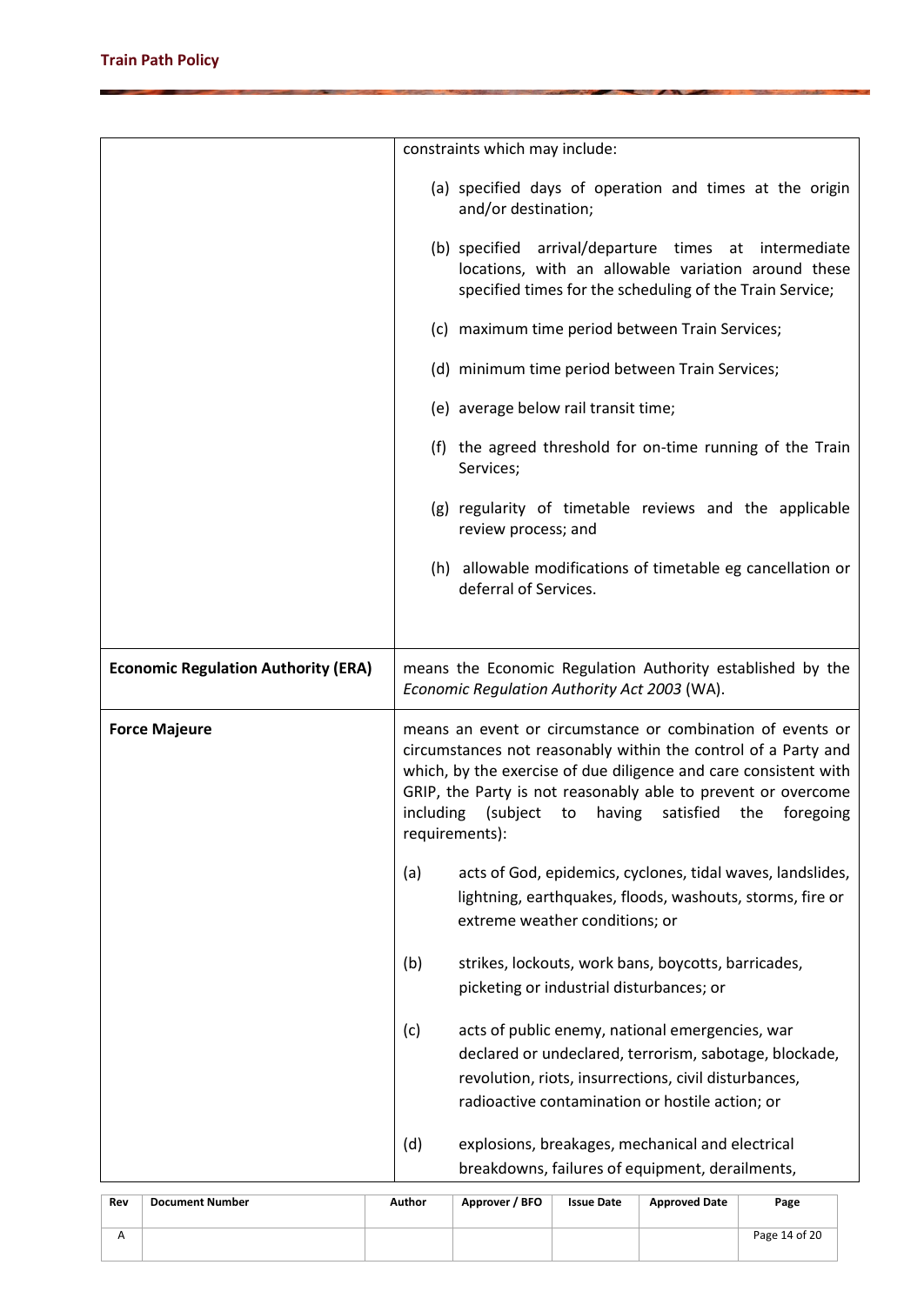|     |                                            |                                                                                                                                                                                                                                                                                                                                                                                                                                                                                                                                        |                                                                                                                                                                                                          |                   |                                                                                                                                                                                                         | collapses of gantries, loaders or conveyors, accident to                                                                                                                       |  |  |
|-----|--------------------------------------------|----------------------------------------------------------------------------------------------------------------------------------------------------------------------------------------------------------------------------------------------------------------------------------------------------------------------------------------------------------------------------------------------------------------------------------------------------------------------------------------------------------------------------------------|----------------------------------------------------------------------------------------------------------------------------------------------------------------------------------------------------------|-------------------|---------------------------------------------------------------------------------------------------------------------------------------------------------------------------------------------------------|--------------------------------------------------------------------------------------------------------------------------------------------------------------------------------|--|--|
|     |                                            |                                                                                                                                                                                                                                                                                                                                                                                                                                                                                                                                        | machinery or lines or pipes; or                                                                                                                                                                          |                   |                                                                                                                                                                                                         |                                                                                                                                                                                |  |  |
|     |                                            | (e)                                                                                                                                                                                                                                                                                                                                                                                                                                                                                                                                    | State or Federal court; or                                                                                                                                                                               |                   | injunctions, decisions of enforcement actions of any                                                                                                                                                    | actions or inactions by, or orders, judgments or rulings,                                                                                                                      |  |  |
|     |                                            | (f)                                                                                                                                                                                                                                                                                                                                                                                                                                                                                                                                    |                                                                                                                                                                                                          |                   | or failures to grant or renew, or cancellation or<br>withdrawal of, any applicable authorisation,<br>changes to, or removals or modifications of any<br>exemption from, laws, rules and regulations; or | actions or inactions of government or other authorities<br>whether domestic or foreign including denials, refusals<br>expropriation, confiscation, resumption or restraint and |  |  |
|     |                                            | (g)                                                                                                                                                                                                                                                                                                                                                                                                                                                                                                                                    |                                                                                                                                                                                                          |                   | agency, railway track closure or blockage; or                                                                                                                                                           | denial of access to the RHI Railway by any government                                                                                                                          |  |  |
|     |                                            | (h)                                                                                                                                                                                                                                                                                                                                                                                                                                                                                                                                    | applicable Access Agreement.                                                                                                                                                                             |                   | a failure or malfunction of any software or goods<br>supplied or used by RHI in providing Service<br>Entitlements or any ancillary services under the                                                   |                                                                                                                                                                                |  |  |
|     | <b>GRIP or Good Rail Industry Practice</b> | means:                                                                                                                                                                                                                                                                                                                                                                                                                                                                                                                                 |                                                                                                                                                                                                          |                   |                                                                                                                                                                                                         |                                                                                                                                                                                |  |  |
|     |                                            | (a)<br>the exercise of that degree of skill, diligence, prudence<br>and foresight that a skilled and experienced person<br>would reasonably and ordinarily exercise in comparable<br>circumstances, if engaged in providing services in the<br>Australian railways industry for carriage of mineral ore,<br>and complying with its contractual obligations and all<br>applicable laws, authorisations, standards, industry<br>codes and guidelines (including those governing<br>reliability, safety and environmental protection); or |                                                                                                                                                                                                          |                   |                                                                                                                                                                                                         |                                                                                                                                                                                |  |  |
|     |                                            | (b)                                                                                                                                                                                                                                                                                                                                                                                                                                                                                                                                    | to the extent the standard referred to in paragraph (a)<br>of this definition is inapplicable, for example because<br>the expression is being applied in a different industry, a<br>comparable standard. |                   |                                                                                                                                                                                                         |                                                                                                                                                                                |  |  |
|     | <b>Master Train Plan</b>                   |                                                                                                                                                                                                                                                                                                                                                                                                                                                                                                                                        | means a document prepared and maintained by RHI that will<br>register:                                                                                                                                   |                   |                                                                                                                                                                                                         |                                                                                                                                                                                |  |  |
|     |                                            |                                                                                                                                                                                                                                                                                                                                                                                                                                                                                                                                        | railway including:                                                                                                                                                                                       |                   |                                                                                                                                                                                                         | (a) the Service Entitlements of each Operator on RHI's                                                                                                                         |  |  |
| Rev | <b>Document Number</b>                     | Author                                                                                                                                                                                                                                                                                                                                                                                                                                                                                                                                 | (i)<br>Approver / BFO                                                                                                                                                                                    | <b>Issue Date</b> | <b>Approved Date</b>                                                                                                                                                                                    | for Timetabled Traffic, the Train Paths that are<br>Page                                                                                                                       |  |  |
| Α   |                                            |                                                                                                                                                                                                                                                                                                                                                                                                                                                                                                                                        |                                                                                                                                                                                                          |                   |                                                                                                                                                                                                         | Page 15 of 20                                                                                                                                                                  |  |  |
|     |                                            |                                                                                                                                                                                                                                                                                                                                                                                                                                                                                                                                        |                                                                                                                                                                                                          |                   |                                                                                                                                                                                                         |                                                                                                                                                                                |  |  |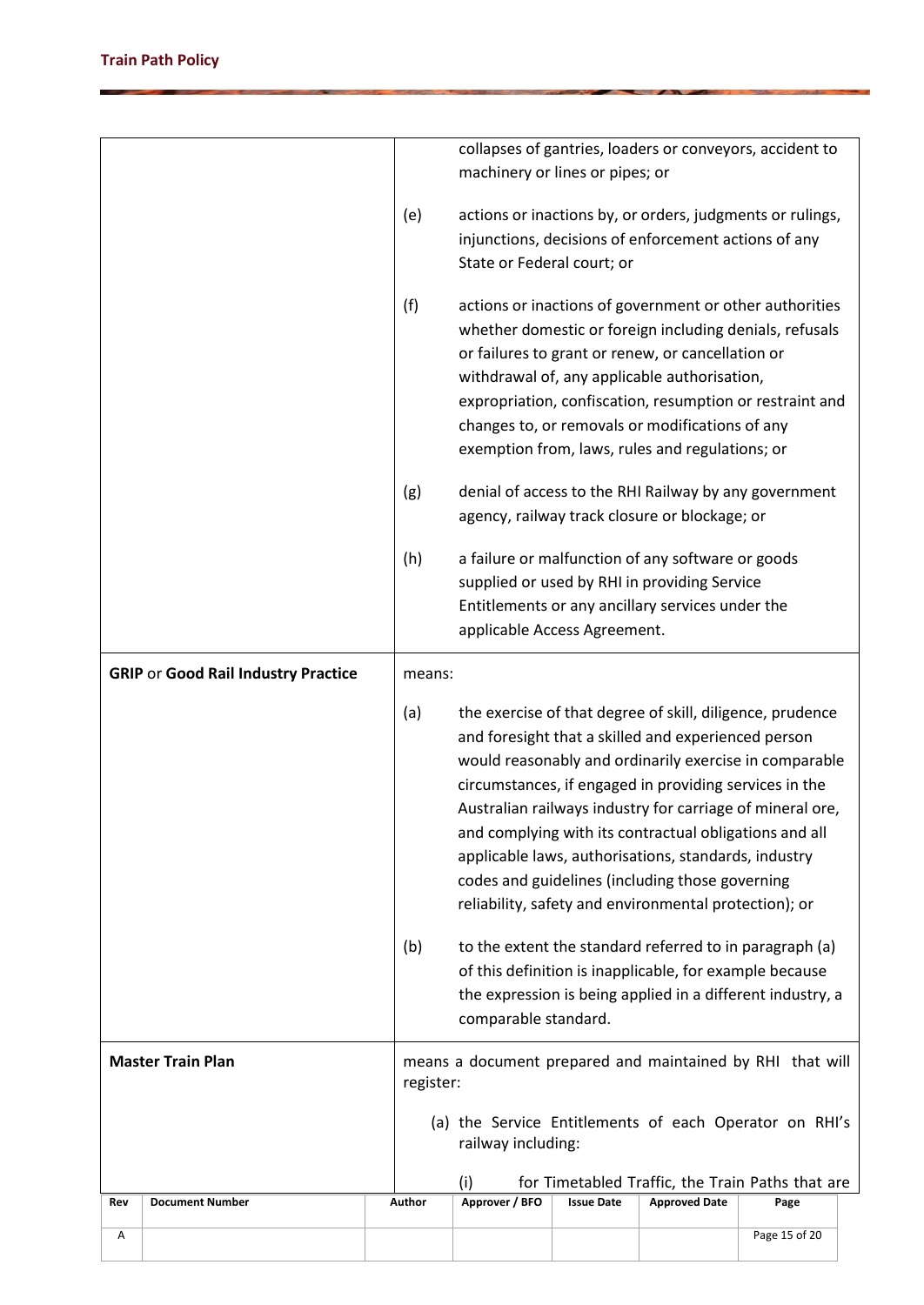|            |                             |                                                                                                                                                                                                                                         |                                                                                                                                                                                                                                                                                                                                                                                                                                                                                          | allocated to that traffic; |                                 |                                                                                                                                                         |  |  |  |
|------------|-----------------------------|-----------------------------------------------------------------------------------------------------------------------------------------------------------------------------------------------------------------------------------------|------------------------------------------------------------------------------------------------------------------------------------------------------------------------------------------------------------------------------------------------------------------------------------------------------------------------------------------------------------------------------------------------------------------------------------------------------------------------------------------|----------------------------|---------------------------------|---------------------------------------------------------------------------------------------------------------------------------------------------------|--|--|--|
|            |                             |                                                                                                                                                                                                                                         | (ii)                                                                                                                                                                                                                                                                                                                                                                                                                                                                                     |                            | Operator's Service Entitlement; | for Cyclic Traffic, the number of Train Paths that<br>will be allocated to that Operator per quarter or<br>week or each 72 hours in accordance with the |  |  |  |
|            |                             |                                                                                                                                                                                                                                         | (b) the Capacity required to provide each Operator's<br>Service Entitlements; and                                                                                                                                                                                                                                                                                                                                                                                                        |                            |                                 |                                                                                                                                                         |  |  |  |
|            |                             |                                                                                                                                                                                                                                         | (c) the periods of time allocated for Planned Possessions.                                                                                                                                                                                                                                                                                                                                                                                                                               |                            |                                 |                                                                                                                                                         |  |  |  |
|            |                             |                                                                                                                                                                                                                                         | The Master Train Plan provides the basis for preparation of the<br>Weekly and the 72 Hour Train Plans.                                                                                                                                                                                                                                                                                                                                                                                   |                            |                                 |                                                                                                                                                         |  |  |  |
|            | <b>Monitoring Period</b>    |                                                                                                                                                                                                                                         | is defined in section 3.4(c)(i).                                                                                                                                                                                                                                                                                                                                                                                                                                                         |                            |                                 |                                                                                                                                                         |  |  |  |
| Operator   |                             |                                                                                                                                                                                                                                         | has the same meaning as in clause 3 of the Code.                                                                                                                                                                                                                                                                                                                                                                                                                                         |                            |                                 |                                                                                                                                                         |  |  |  |
|            | <b>Planned Possession</b>   |                                                                                                                                                                                                                                         | means the temporary closure, occupation, use or other removal<br>from operation by RHI of part of the RHI Railway for the<br>purposes of carrying out maintenance, enhancement or other<br>work on or near the RHI Railway, which may affect the safety of<br>any person or property where such closure or occupation is<br>entered into the Master Train Plan and does or is reasonably<br>likely to disrupt or otherwise adversely impact on the provision<br>of Service Entitlements. |                            |                                 |                                                                                                                                                         |  |  |  |
|            | Proponent                   |                                                                                                                                                                                                                                         | means an entity who has submitted a proposal for Access under<br>the Code.                                                                                                                                                                                                                                                                                                                                                                                                               |                            |                                 |                                                                                                                                                         |  |  |  |
|            | <b>Rail Operations</b>      |                                                                                                                                                                                                                                         | means the operation of Rolling Stock on a part of RHI's Railway.                                                                                                                                                                                                                                                                                                                                                                                                                         |                            |                                 |                                                                                                                                                         |  |  |  |
| <b>RHI</b> |                             |                                                                                                                                                                                                                                         | means Roy Hill Infrastructure Pty Ltd ABN 60 130 249 633                                                                                                                                                                                                                                                                                                                                                                                                                                 |                            |                                 |                                                                                                                                                         |  |  |  |
|            | <b>RHI Railway</b>          | means the railway owned and operated by RHI from the Roy Hill<br>minesite to the Port of Port Hedland, excluding railway<br>infrastructure which is not covered under the definition in<br>section 3 of the Railways (Access) Act 1998. |                                                                                                                                                                                                                                                                                                                                                                                                                                                                                          |                            |                                 |                                                                                                                                                         |  |  |  |
|            | <b>Rolling Stock</b>        | a railway                                                                                                                                                                                                                               |                                                                                                                                                                                                                                                                                                                                                                                                                                                                                          |                            |                                 | means a locomotive, carriage, wagon or other vehicle for use on                                                                                         |  |  |  |
|            | <b>Route Section</b>        |                                                                                                                                                                                                                                         | means the section of the RHI Railway into which the railway is<br>divided for management and costing purposes.                                                                                                                                                                                                                                                                                                                                                                           |                            |                                 |                                                                                                                                                         |  |  |  |
|            | <b>Scheduled Train Path</b> |                                                                                                                                                                                                                                         | means an entitlement of an Operator under its Access<br>Agreement, as identified in its Service Entitlement to use a<br>specified portion of RHI's Railway at the times and between the<br>locations specified in the relevant Master Train Plan, so as to<br>allow the passage of one Train.                                                                                                                                                                                            |                            |                                 |                                                                                                                                                         |  |  |  |
| Rev        | <b>Document Number</b>      | Author                                                                                                                                                                                                                                  | Approver / BFO                                                                                                                                                                                                                                                                                                                                                                                                                                                                           | <b>Issue Date</b>          | <b>Approved Date</b>            | Page                                                                                                                                                    |  |  |  |
| Α          |                             |                                                                                                                                                                                                                                         |                                                                                                                                                                                                                                                                                                                                                                                                                                                                                          |                            |                                 | Page 16 of 20                                                                                                                                           |  |  |  |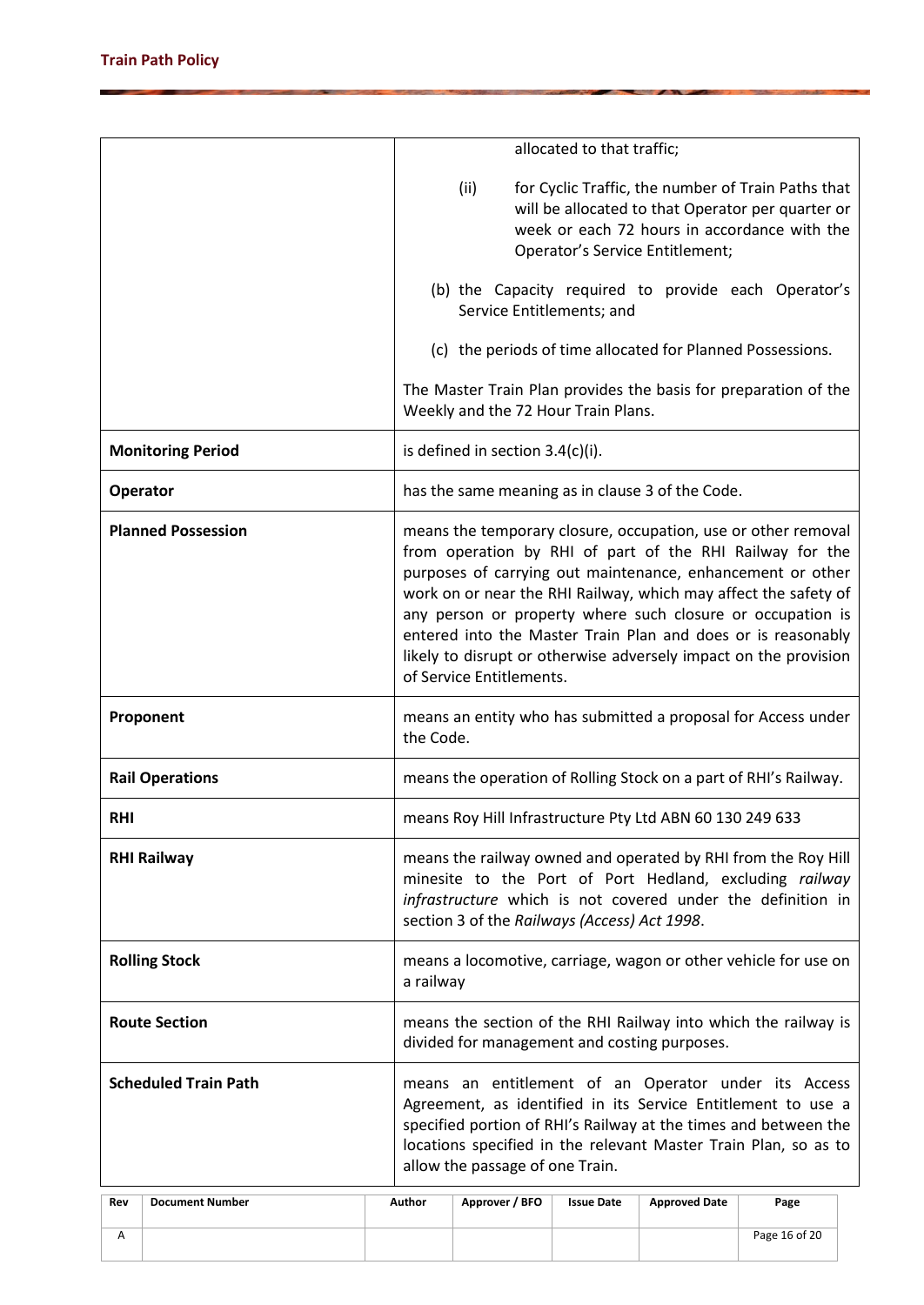| <b>Service</b>                            | means a Train run by the Operator using RHI's Railway by which<br>the Operator provides railway freight services.<br>means an Operator's entitlement under an Access Agreement to<br>operate Cyclic Traffic or Timetabled Traffic<br>services in<br>accordance with this Train Path Policy. Service Entitlements to<br>operate Cyclic Traffic will consist of a number of services within<br>a particular period of time, as specified in the Access Agreement<br>and will be defined in terms of arrival and departure times in<br>accordance with the Weekly Train Plan and the 72 Hour Plan.<br>Service Entitlements to operate Timetabled Traffic will consist of<br>specified arrival and departure times on a particular day and/or<br>week during a year, as specified in the Access Agreement and<br>will be included in the Weekly Train Plan and the 72 Hour Plan.<br>A Service Entitlement may specify constraints or operational<br>requirements to be observed by the Operator.<br>means traffic whose Service Entitlements are defined in terms<br>of specified Train Paths, including arrival and departure times,<br>on a particular day and/or week during a year, for the duration<br>of the Access Agreement, subject to a range of constraints<br>which may include:<br>(a) the agreed threshold of on-time running of Train<br>Services;<br>(b) regularity of timetable reviews and the applicable<br>review process; and<br>(c) allowable modifications of timetable eg cancellation or<br>deferral of services.<br>means one or more units of Rolling Stock coupled together, at<br>least one of which is a locomotive or other self propelled unit.<br>means the guidelines approved or determined by the ERA in<br>accordance with clause 43 of the Code, which are to be applied<br>and followed by RHI in the performance of its functions in<br>relation to a part of the railway network and associated<br>infrastructure.<br>means an entitlement granted to an Operator by RHI to access<br>the RHI Railway between entry and exit points on the RHI<br>Railway. |  |  |  |  |
|-------------------------------------------|-------------------------------------------------------------------------------------------------------------------------------------------------------------------------------------------------------------------------------------------------------------------------------------------------------------------------------------------------------------------------------------------------------------------------------------------------------------------------------------------------------------------------------------------------------------------------------------------------------------------------------------------------------------------------------------------------------------------------------------------------------------------------------------------------------------------------------------------------------------------------------------------------------------------------------------------------------------------------------------------------------------------------------------------------------------------------------------------------------------------------------------------------------------------------------------------------------------------------------------------------------------------------------------------------------------------------------------------------------------------------------------------------------------------------------------------------------------------------------------------------------------------------------------------------------------------------------------------------------------------------------------------------------------------------------------------------------------------------------------------------------------------------------------------------------------------------------------------------------------------------------------------------------------------------------------------------------------------------------------------------------------------------------------------------------------------------------------------------|--|--|--|--|
| <b>Service Entitlement</b>                | is defined in section 3.4(c)(iii).                                                                                                                                                                                                                                                                                                                                                                                                                                                                                                                                                                                                                                                                                                                                                                                                                                                                                                                                                                                                                                                                                                                                                                                                                                                                                                                                                                                                                                                                                                                                                                                                                                                                                                                                                                                                                                                                                                                                                                                                                                                              |  |  |  |  |
| <b>Timetabled Traffic</b>                 |                                                                                                                                                                                                                                                                                                                                                                                                                                                                                                                                                                                                                                                                                                                                                                                                                                                                                                                                                                                                                                                                                                                                                                                                                                                                                                                                                                                                                                                                                                                                                                                                                                                                                                                                                                                                                                                                                                                                                                                                                                                                                                 |  |  |  |  |
| <b>Train</b>                              |                                                                                                                                                                                                                                                                                                                                                                                                                                                                                                                                                                                                                                                                                                                                                                                                                                                                                                                                                                                                                                                                                                                                                                                                                                                                                                                                                                                                                                                                                                                                                                                                                                                                                                                                                                                                                                                                                                                                                                                                                                                                                                 |  |  |  |  |
| <b>Train Management Guidelines or TMG</b> |                                                                                                                                                                                                                                                                                                                                                                                                                                                                                                                                                                                                                                                                                                                                                                                                                                                                                                                                                                                                                                                                                                                                                                                                                                                                                                                                                                                                                                                                                                                                                                                                                                                                                                                                                                                                                                                                                                                                                                                                                                                                                                 |  |  |  |  |
| <b>Train Path</b>                         |                                                                                                                                                                                                                                                                                                                                                                                                                                                                                                                                                                                                                                                                                                                                                                                                                                                                                                                                                                                                                                                                                                                                                                                                                                                                                                                                                                                                                                                                                                                                                                                                                                                                                                                                                                                                                                                                                                                                                                                                                                                                                                 |  |  |  |  |
| <b>Utilisation Period</b>                 |                                                                                                                                                                                                                                                                                                                                                                                                                                                                                                                                                                                                                                                                                                                                                                                                                                                                                                                                                                                                                                                                                                                                                                                                                                                                                                                                                                                                                                                                                                                                                                                                                                                                                                                                                                                                                                                                                                                                                                                                                                                                                                 |  |  |  |  |
| <b>Weekly Train Plan</b>                  | is the plan prepared by RHI pursuant to section 2.2(b) of the<br>TMG.                                                                                                                                                                                                                                                                                                                                                                                                                                                                                                                                                                                                                                                                                                                                                                                                                                                                                                                                                                                                                                                                                                                                                                                                                                                                                                                                                                                                                                                                                                                                                                                                                                                                                                                                                                                                                                                                                                                                                                                                                           |  |  |  |  |

| Rev | <b>Document Number</b> | Author | Approver / BFO | <b>Issue Date</b> | <b>Approved Date</b> | Page          |
|-----|------------------------|--------|----------------|-------------------|----------------------|---------------|
|     |                        |        |                |                   |                      | Page 17 of 20 |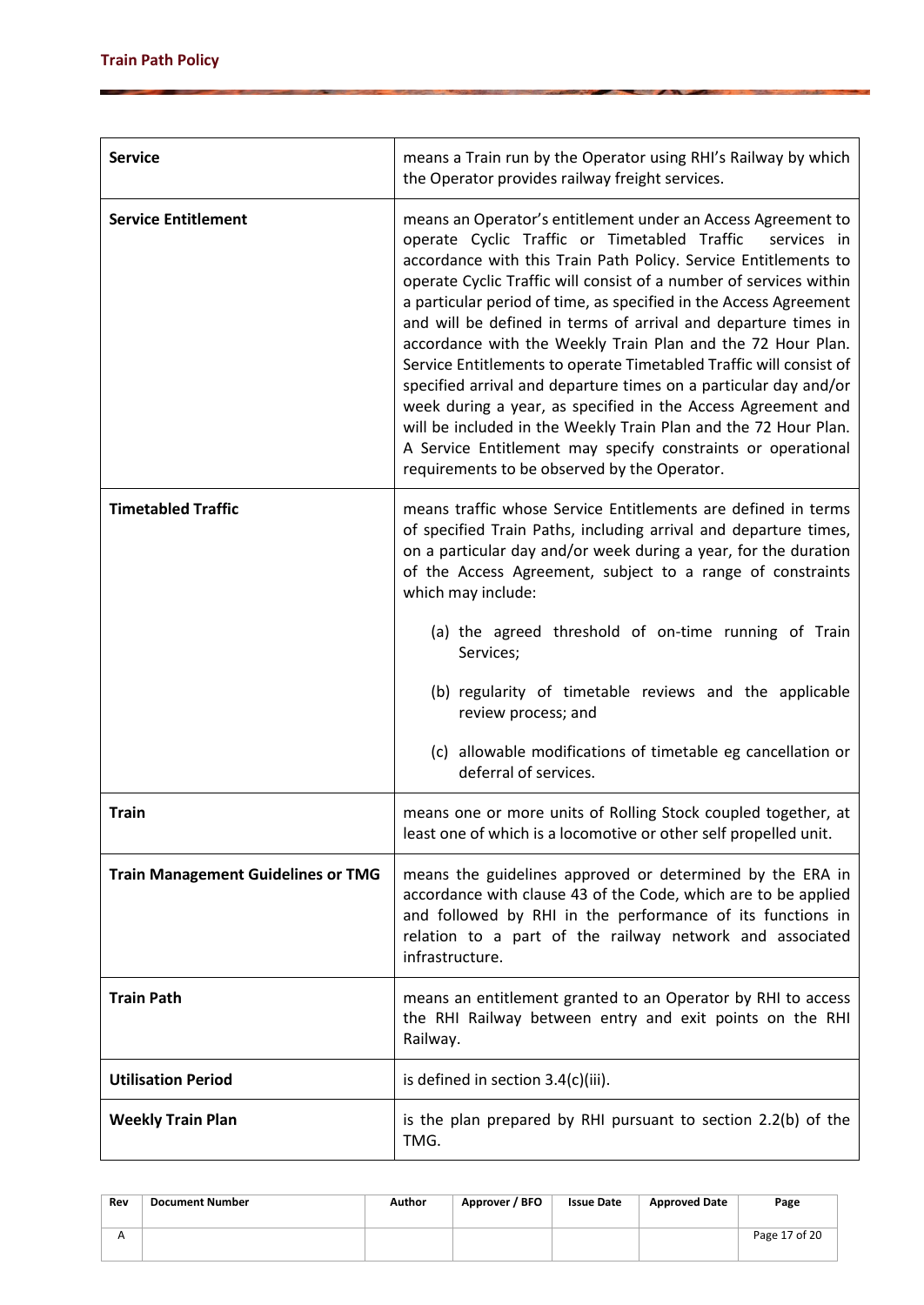# **APPENDIX A**

# **TRADING IN TRAIN PATHS THROUGH SUBLICENCES**

### **1 Trading must be in accordance with this Appendix**

The Operator may not trade its rights to any Train Path unless the Operator does so in accordance with the provisions of this Appendix A.

#### **2 Deemed Sub Licence**

If the Operator trades its rights to any Train Path, the Operator is taken to have granted a sublicence to use the relevant Train Path or Train Paths to a third party operator and:

- (a) the trading of the Train Path with a third party operator does not in any way release the Operator from, or limit any liability of the Operator in respect of, its obligations in relation to the Train Path under the Operator's Access Agreement; and
- (b) without limitation, the Operator indemnifies RHI from and against all costs and expenses, losses, damage and any other liability suffered or incurred by RHI as a result of the act or omission of the third party operator or any other person relating to or in connection with the relevant Train Path or Train Paths or the use of RHI's Railway by the third party operator or any other person, whether or not the act or omission is negligent or a breach of the Access Agreement.

### **3 Trading in all Train Paths Prohibited**

The Operator must not trade all of its Train Paths but must at all times retain at least one Train Path for its own use.

### **4 Prohibition on Trading Used Train Paths Subject to an Intention to Resume Capacity Notice**

A Train Path on which RHI has issued a notice under Part 3.4 cannot be on sold during the subsequent six month monitoring period. On–selling is permitted following this 6 month period provided the Train Path has passed the underutilisation test set out under Part 3.4.

#### **5 Requirements for Trading**

If the Operator wishes to trade one or more of its Train Paths, the Operator must arrange for a written agreement to be executed by the third party operator setting out the terms and conditions of the trade. The Trade Agreement must include obligations of the third party operator to:

- (a) be bound by and comply with the Access Agreement in relation to the relevant Train Path;
- (b) be properly accredited and provide evidence of accreditation as required by the Access Agreement;

| Rev | <b>Document Number</b> | Author | Approver / BFO | <b>Issue Date</b> | <b>Approved Date</b> | Page          |
|-----|------------------------|--------|----------------|-------------------|----------------------|---------------|
|     |                        |        |                |                   |                      | Page 18 of 20 |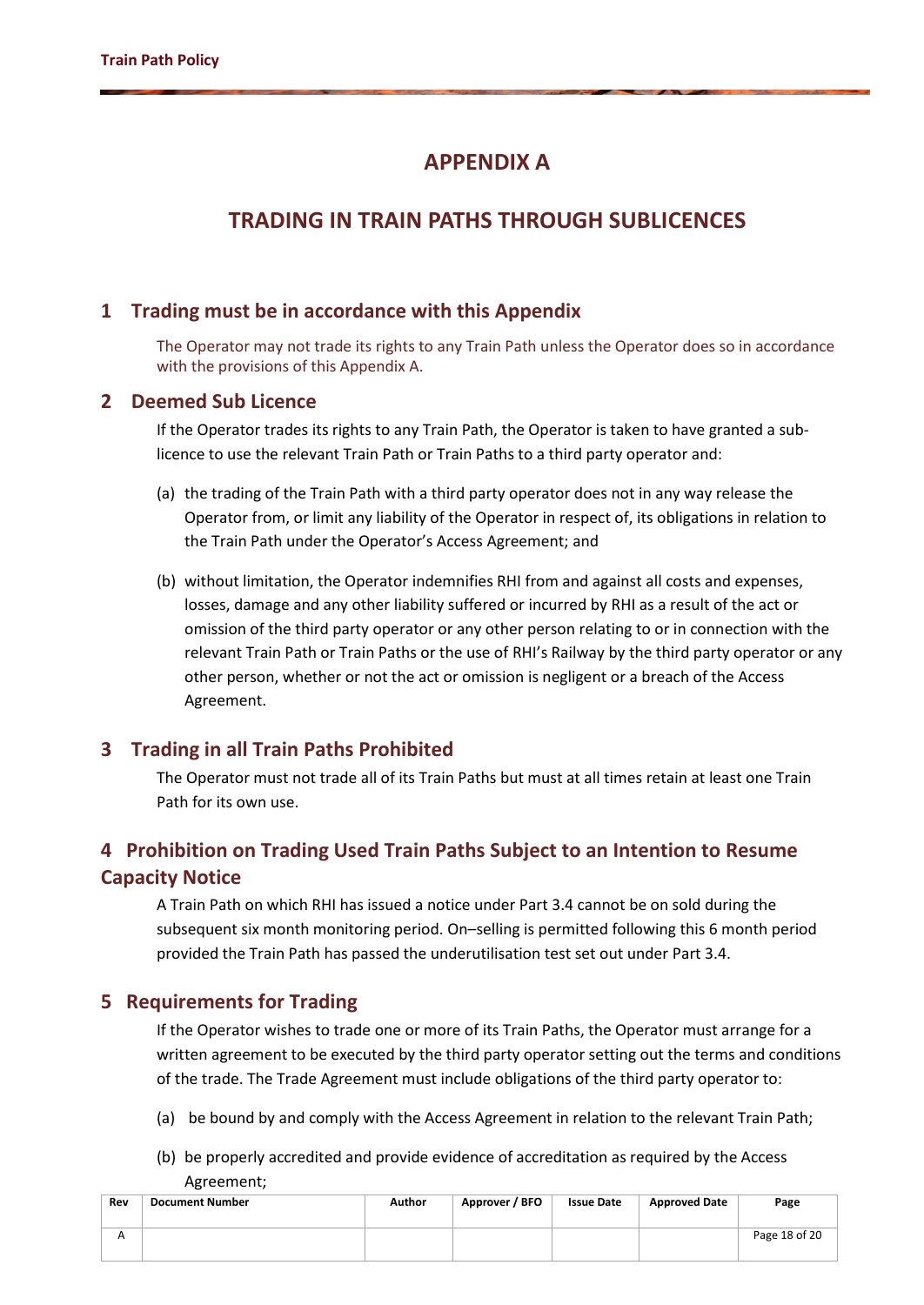- (c) comply with all instructions;
- (d) indemnify the Operator against all liabilities arising as a result of the use of the relevant Train Path or Train Paths and TPP;
- (e) take out and maintain insurance in the terms of the Access Agreement; and
- (f) not further trade in the relevant Train Path or Train Paths with RHI's prior written consent.

### **6 Further Terms of Trade Agreement**

The Trade Agreement must also:

- (a) appoint RHI the attorney of the third party operator for the purposes of enforcing the Trade Agreement if RHI decides that it wishes to enforce the Trade Agreement against the third party operator;
- (b) contain a provision that RHI may enforce the provisions of the Trade Agreement which are for the benefit of RHI;
- (c) all recoveries by the Operator under the Trade Agreement which are in common with any matter, act or thing in respect of which RHI has suffered loss is to be held on trust for RHI and is to be applied first in satisfaction of RHI's loss in a manner which RHI in its absolute discretion determines;
- (d) contain an acknowledgement by the Operator and the third party operator that RHI is not liable to the Operator or the third party operator in any manner as a result of the trading of the relevant Train Path or Train Paths or as a result of anything connected with that trade and a release of RHI from any claim by any party under the Trade Agreement; and
- (e) contain any other provisions which RHI acting reasonably considers to be necessary.

### **7 Commencement and Operation of Trade Agreement**

Any Trade Agreement entered into by the Operator with a third party operator is taken not to be capable of having effect or commencing operation unless and until:

- (a) a copy of the Trade Agreement has been submitted to RHI and RHI has approved the proposed Trade Agreement as complying with the requirements of this clause, such approval not to be unreasonably withheld; and
- (b) RHI has been given evidence that the third party operator holds the necessary accreditation.

#### **8 Definitions**

In this Appendix:

(a) "third party operator" means any person with whom the Operator enters into an agreement of any kind for the trade of a Train Path.

| Rev | Document Number | Author | Approver / BFO | <b>Issue Date</b> | <b>Approved Date</b> | Page          |
|-----|-----------------|--------|----------------|-------------------|----------------------|---------------|
|     |                 |        |                |                   |                      | Page 19 of 20 |